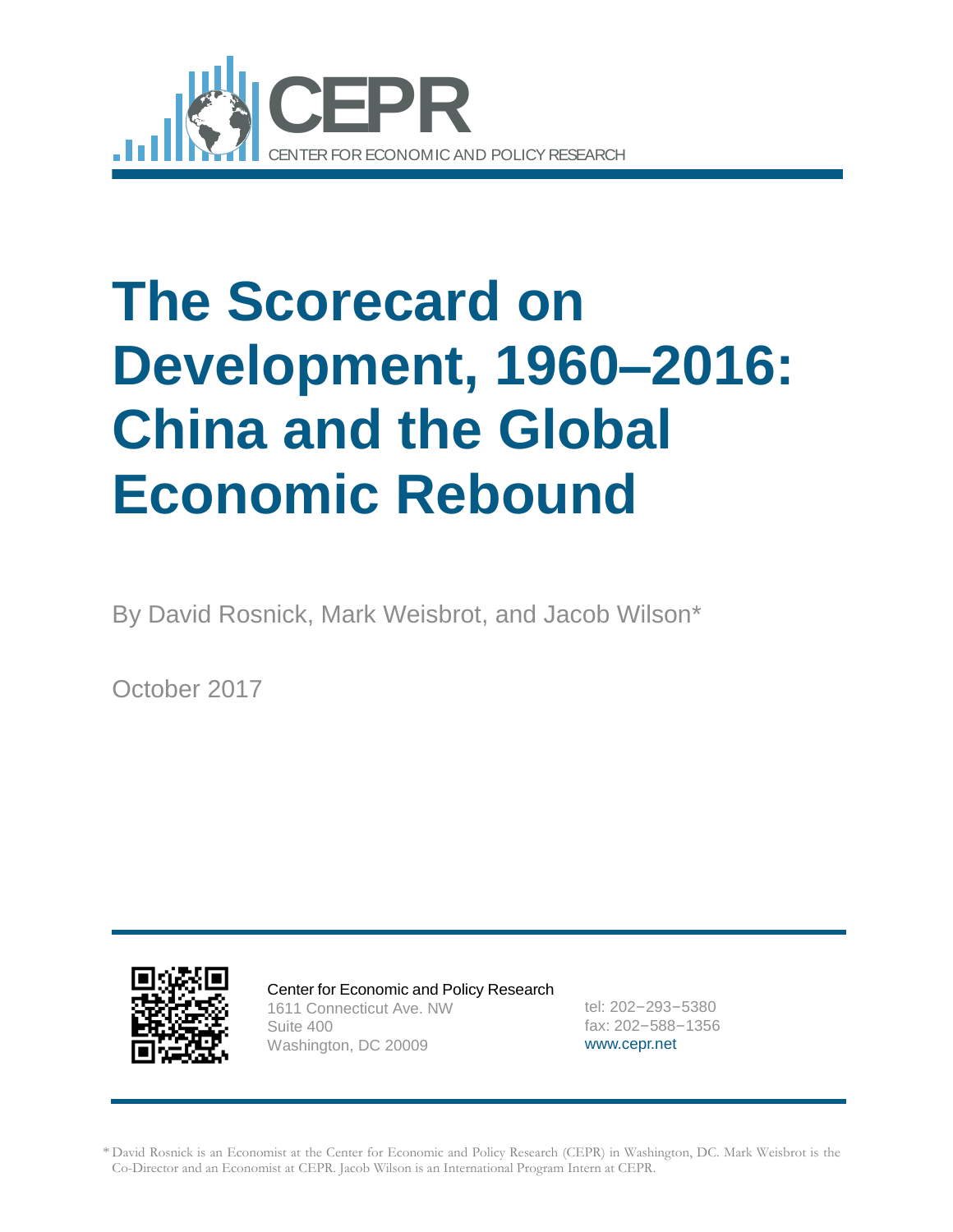## **Contents**

### **Acknowledgements**

The authors thank Jake Johnston and Lara Merling for research assistance, and Rebecca Watts and Dan Beeton for editorial assistance.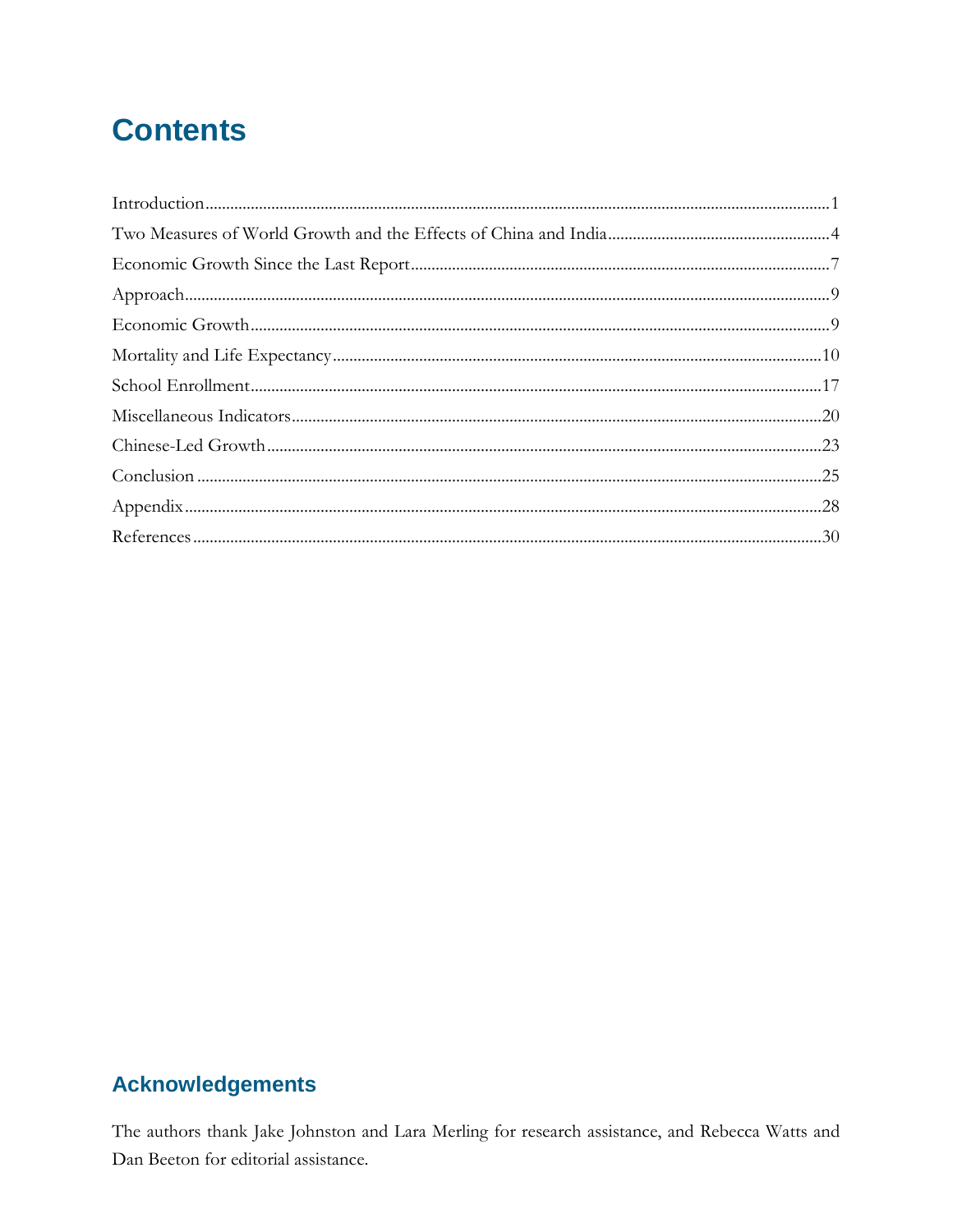### <span id="page-2-0"></span>**Introduction**

In his last speech at the United Nations, then President Barack Obama hailed the economic and social achievements of globalization for the developing world. In doing so, he noted:

"Over the last 25 years, the number of people living in extreme poverty has been cut from nearly 40 percent of humanity to under 10 percent."<sup>1</sup>

According to World Bank data, this is true.<sup>2</sup> Like many political leaders, Obama attributes this success as measured by poverty reduction ― while simultaneously recognizing various shortcomings ― to "globalization," including "the principles of open markets."

But the story behind the numbers is vastly different from Obama's narrative. For the 25 years that he refers to, two-thirds of the approximately 1.1 billion people who were pulled across the extreme poverty line were in China.<sup>3</sup> If we go back a bit further, and look at the period from 1981 to 2010, it is even more a story of Chinese success: about 94 percent of the reduction of extreme poverty was in China.<sup>4</sup>

Not only that, but as noted below, much of the remaining third of the reduction in extreme poverty during the past 25 years was also attributable to China, and it happened in the twenty-first century, when China rapidly became one the largest importers in the world of other developing countries' exports,<sup>5</sup> as well as a source of hundreds of billions of dollars of loans, direct investment, and aid.<sup>6</sup>

If the story of globalization's success — never mind its failures — is mainly a story of Chinese globalization, then it must be a very different story than the standard narrative. Chinese global economic integration was not based on the neoliberal reforms and policies that were adopted by the vast majority of low- and middle-income countries since the 1980s. China did not establish an independent central bank or abandon the industrial and development policies of prior decades, as most low- and middle-income countries did. They maintained state control over the banking system, had strict currency controls and a huge role for state-owned enterprises, and until recently the state controlled most investment. Foreign investment was regulated to make it compatible with state development planning. Technology transfer and other performance requirements ― conditions

<sup>1</sup> Obama (2016).

<sup>2</sup> There are some disputes about this poverty data and its interpretation. See, for example, Sumdaram (2016) and Reddy and Lahoti (2016).

<sup>3</sup> Hofman (2016).

<sup>4</sup> Olinto, et al. (2013).

<sup>5</sup> IMF DOTS (2017a).

<sup>6</sup> Cooper (2016).

The Scorecard on Development, 1960–2016: China and the Global Economic Rebound 1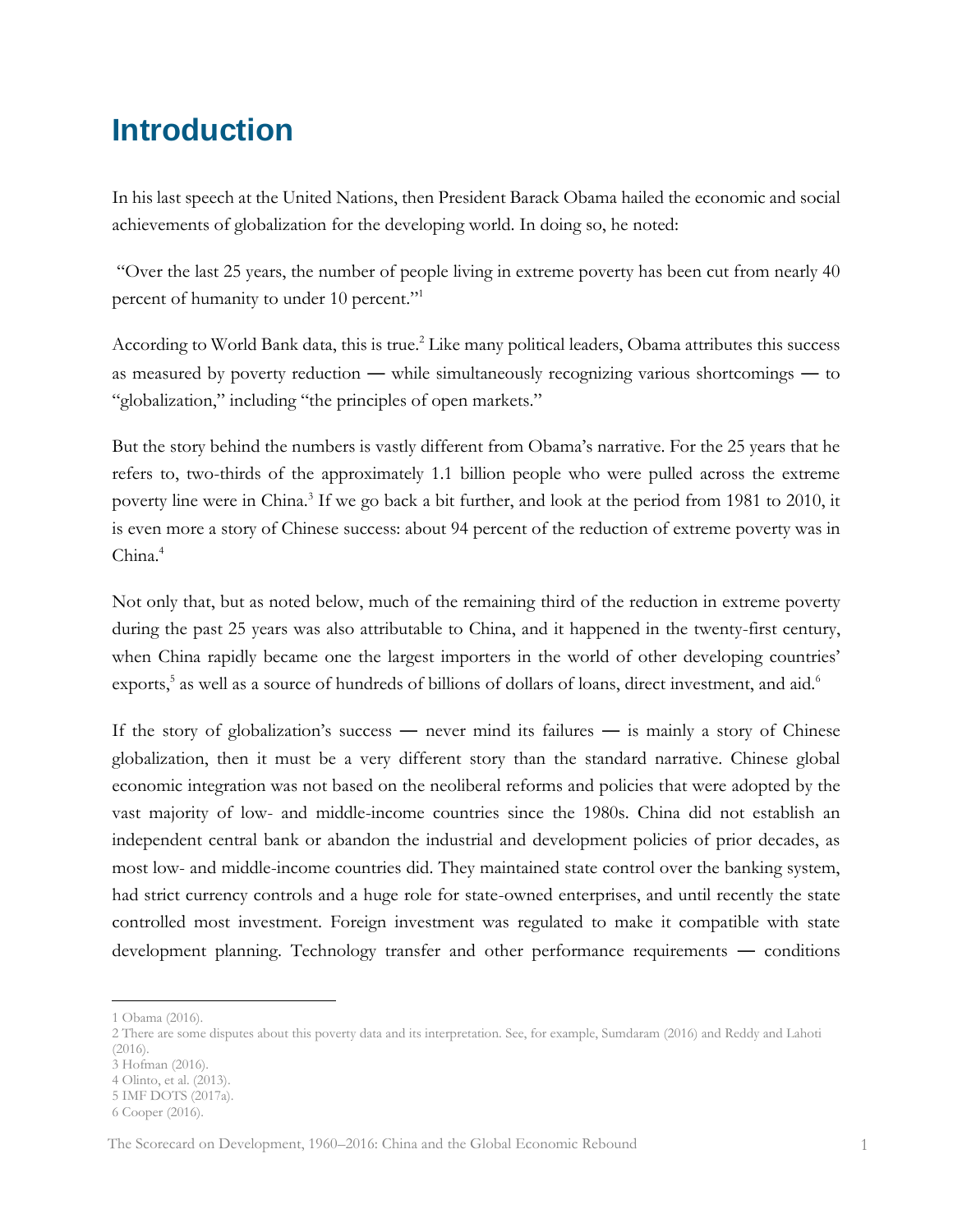attached to foreign investment to make sure that the host country gets some benefit from foreign investment, such as the use of locally produced inputs, or the hiring of local managers<sup>7</sup> — were common and are still an issue of contention with the United States today.<sup>8</sup>

The story that actually happened has quite different implications for what we can learn from history about economic policy than does the standard narrative. Of course, much of the Chinese model would not apply to most low- and middle-income countries because China was transitioning from a planned to a mixed economy. (The comparison with other transition economies is still relevant, since China sustained the fastest-growing economy in world history for decades during its transition, while Russia and most other former Soviet states went through serious depressions and of course never came close to China's performance when they recovered). But in any case there would still be a lot to learn from the Chinese experience, possibly more than from the prevailing orthodoxy in most of the rest of the developing world.

It is not only political leaders and journalists that seem to conflate Chinese globalization with the experience of most of the world, in evaluating the economic and social progress of recent decades. A number of economists have done the same.

Richard Baldwin, in his 2016 book "The Great Convergence: Information Technology and the New Globalization," presents a comprehensive theory of globalization that portrays the global integration since  $1990 -$  as distinguished from previous periods — as driven by advances in communications technology. For Baldwin, these advances, which drastically lowered the cost of moving ideas, reversed a centuries-long trend of "The Great Divergence" ― where the gap between rich and poor nations, in terms of manufacturing output, increased. He writes:

From 1990, the trend flipped; a century's worth of rich nations' rise had been reversed in just two decades. Their share [of manufacturing output] is now back to where it was in 1914. This trend, which might be called the "Great Convergence," is surely the dominant economic fact of the last two or three decades.<sup>9</sup>

He is referring to the share of world manufacturing belonging to the G-7 countries, which fell from 65 to 47 percent from 1990 to 2010. He notes that these 18 percentage points were gained by just six countries (China, South Korea, India, Poland, Indonesia, and Thailand), while the rest of the world stayed roughly the same at about 28 percent.

<sup>7</sup> KPMG (2017).

<sup>8</sup> Donnan (2017).

<sup>9</sup> Baldwin (2016a), p1.

The Scorecard on Development, 1960–2016: China and the Global Economic Rebound 2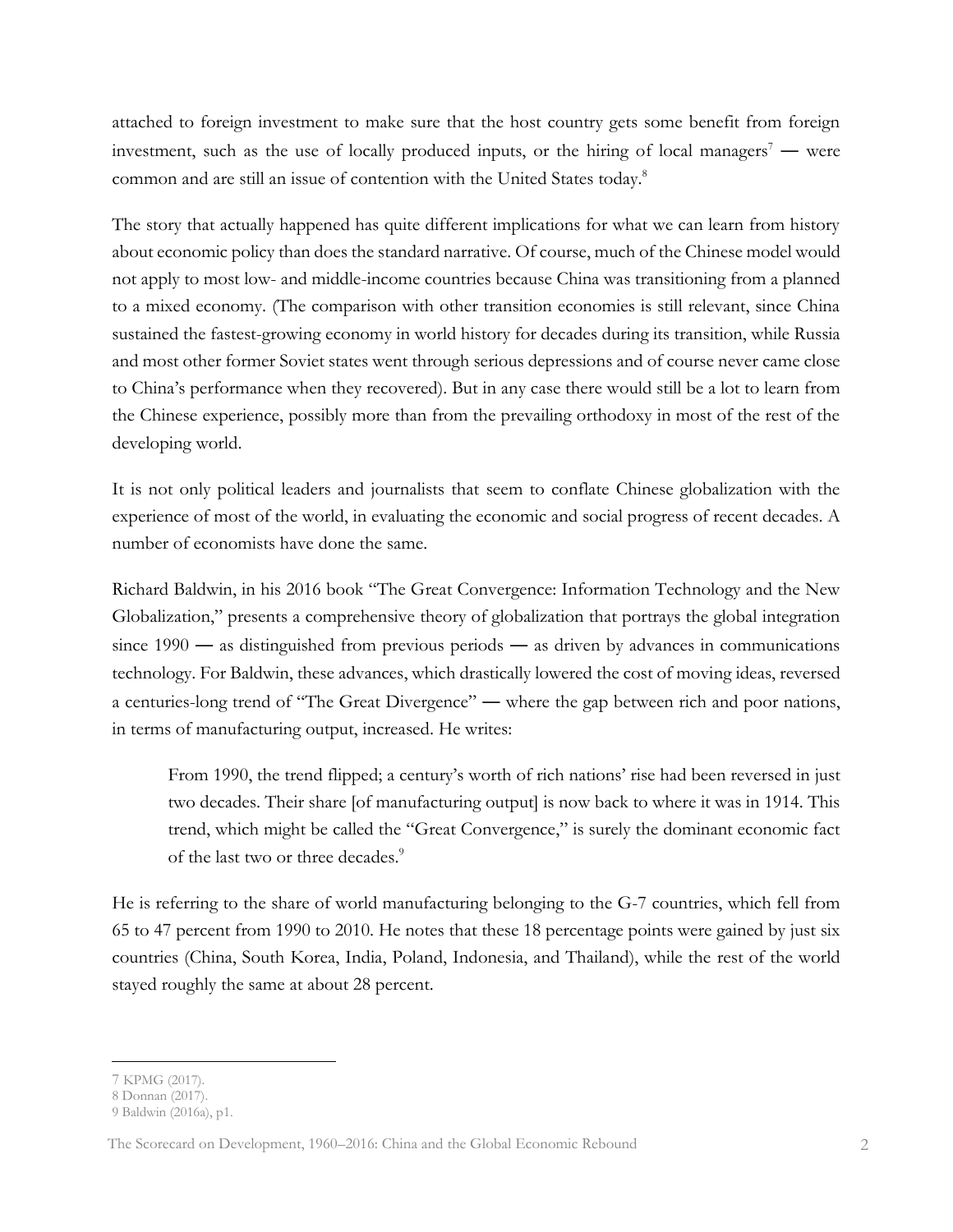However, more than 80 percent of the convergence went to China, with the rest being shared by the remaining five countries — including India and Indonesia, home to more than 1.6 billion people.<sup>10</sup> Therefore, the "Great Convergence" in manufacturing is, at least so far, primarily a Chinese phenomenon.

Clearly, the lumping together of China with other groups of low- and middle-income countries can obscure, if one is not careful, how narrowly distributed the gains from globalization have been, by country; although Baldwin notes that even six countries is a surprisingly small group. But most importantly, since China's economic policies during this period were so different from most of the developing world, the standard aggregation makes it difficult to get even a cursory look at the net effect of the most widespread policy changes of the era.

One way to get a first look at what the net effect of what such widely adopted policy changes might have been is to compare the era of neoliberal reforms with that of prior decades. We first did that in 2001, and found a sharp drop-off in the rate of growth of GDP per capita for the vast majority of low- and-middle-income countries for the last two decades of the twentieth century, as compared with the prior two decades (1960–1980).<sup>11</sup> There was also a broad decline in the rate of progress on health and some social indicators, including life expectancy, infant and child mortality, adult mortality, and educational attainment.

The methodology for the comparison is relatively simple. We would expect diminishing returns in terms of growth rates, as developing countries would typically grow faster than high-income countries. And we would also expect diminishing returns in the case of health indicators; e.g., it would presumably be more difficult to advance 10 years in life expectancy from a starting point of 70 than of 50. In order to adjust for diminishing returns, we compared groups of countries that began at a certain level of per capita GDP in 1960, with those that started at the same level of per capita GDP in 1980 ― rather than simply looking at what happened to growth rates for the same group of countries over time. The same methodology was applied to comparisons of health and social indicators. Of course, in some regions the growth collapse of the 1980–2000 period was so profound that it was obvious even without controlling for diminishing returns, or looking at country averages. In Latin America, for example, regional per capita GDP grew by 91.5 percent from 1960 to 1980, but just 5.7 percent from 1980 to 2000.

We returned to the comparison, including all countries for which there was data, five years later and found mostly similar results.<sup>12</sup> But by 2011, a noticeable rebound had occurred, both in GDP per

 $\overline{a}$ 10 See Baldwin (2016a) and (2016b).

<sup>11</sup> Weisbrot et al. (2001).

<sup>12</sup> Weisbrot, Baker, and Rosnick (2005).

The Scorecard on Development, 1960–2016: China and the Global Economic Rebound 3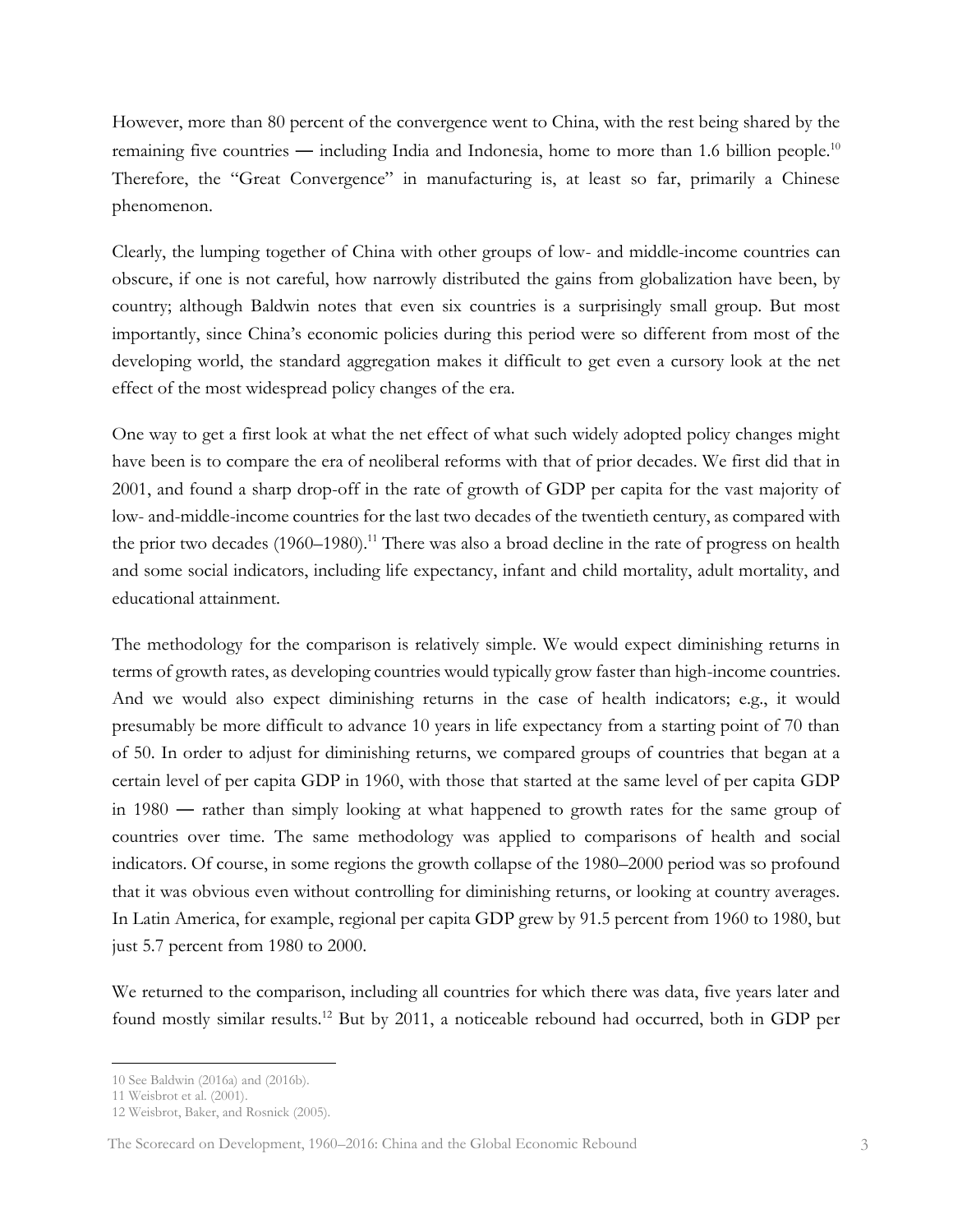capita and in progress on some of the major health and social indicators. Some possible reasons for the rebound were discussed in our 2011 paper<sup>13</sup> and elsewhere,<sup>14</sup> and are noted below. This paper updates the prior comparisons with the latest data from additional years of the twenty-first century.

### <span id="page-5-0"></span>**Two Measures of World Growth and the Effects of China and India**

There are many ways in which we may examine growth of economic activity in the world. One way would be to treat the world as a single economy: we may total the gross domestic product of every country, divide by the total population, and observe how fast this grew each year. A second approach would be to simply average per capita growth rates among countries; rather than treating the world as a single economy, this would describe the average experience across countries. Finally, we might also weight such per capita growth rates by population to observe the experience of the average person.

From a policy perspective, the second of these — looking at the averages across countries — makes the most sense. Each country represents a distinct observation with different economic policy choices. We would not want to say that countries followed successful policies of development because "China and Honduras" grew rapidly any more than one would want to say "Bill Gates and I are rich"; rather, we would want to say countries have a mixed record with large-economy China succeeding and smalleconomy Honduras less so. True, China's policy affected a much larger share of the world's population and of the world's economy; but it still represents one policy experiment, as does Honduras'. 15

It may be that these measures do not much differ. Briefly, then, we will compare the first two approaches. We will then examine the effect of removing China and/or India from the analysis so as to observe their impact on each measure. Obviously, removal of one or two countries will have little effect on the unweighted average growth across countries. However, these countries represent a significant fraction of the world economy and therefore their exclusion may have a noticeable effect on the world's growth when the world is taken as a single economy.

In **Figure 1**, we have linked year-to-year growth rates to create per capita GDP measures indexed to 1950. The "Country Average" line is based on the simple average of country growth rates, so China and Honduras are equally weighted. Over the 65 years from 1950 to 2015, this measure suggests that per capita GDP has risen by 329 percent (indexed value of 4.29) — a bit under 2.3 percent per year. The other data takes the world as a single economy, and indicates a 297 percent increase (or little more

<sup>13</sup> Weisbrot and Ray (2011).

<sup>14</sup> Weisbrot (2015), Chapter 3.

<sup>15</sup> Certainly, development policy is not the only factor in a country's economic growth.

The Scorecard on Development, 1960–2016: China and the Global Economic Rebound 4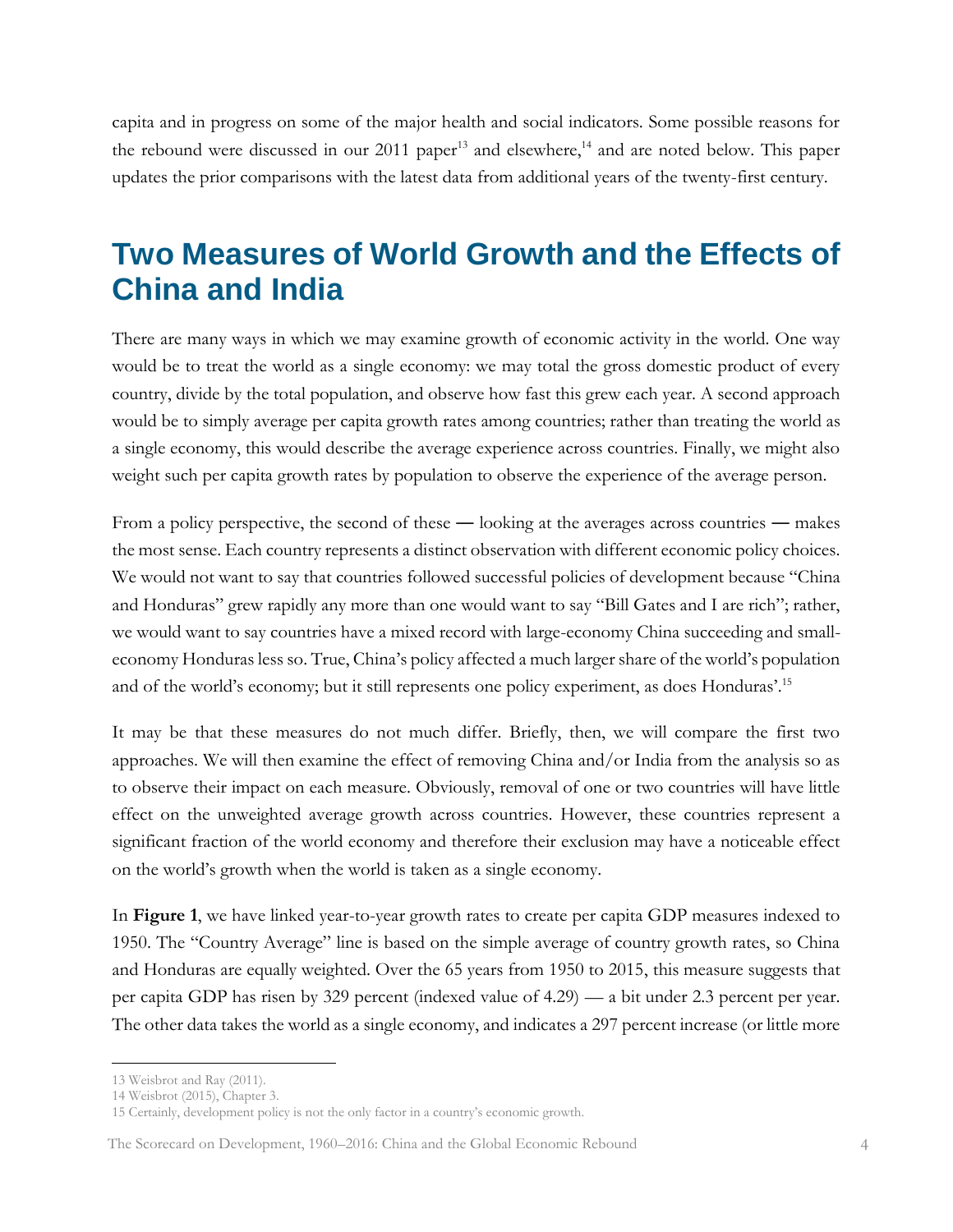than 2.1 percent per year). This measure weights larger economies more heavily, and therefore indicates that overall, growth has been a little slower in larger economies in comparison to smaller ones.



This is not overly surprising as economies may be larger due to a larger population or to a higher level of development; and we would expect less-developed countries to grow more rapidly. It is perhaps more surprising that the gap is not wider.

In **Figure 2**, we consider the removal of China and/or India. In the upper left, we have the world as complete as data allows. The graphs to the right exclude India, and the graphs in the second row exclude China. As the figure shows, the effect of excluding India is very small — very slightly narrowing the gap between the measures of per capita GDP growth by just two-hundredths of a percentage point.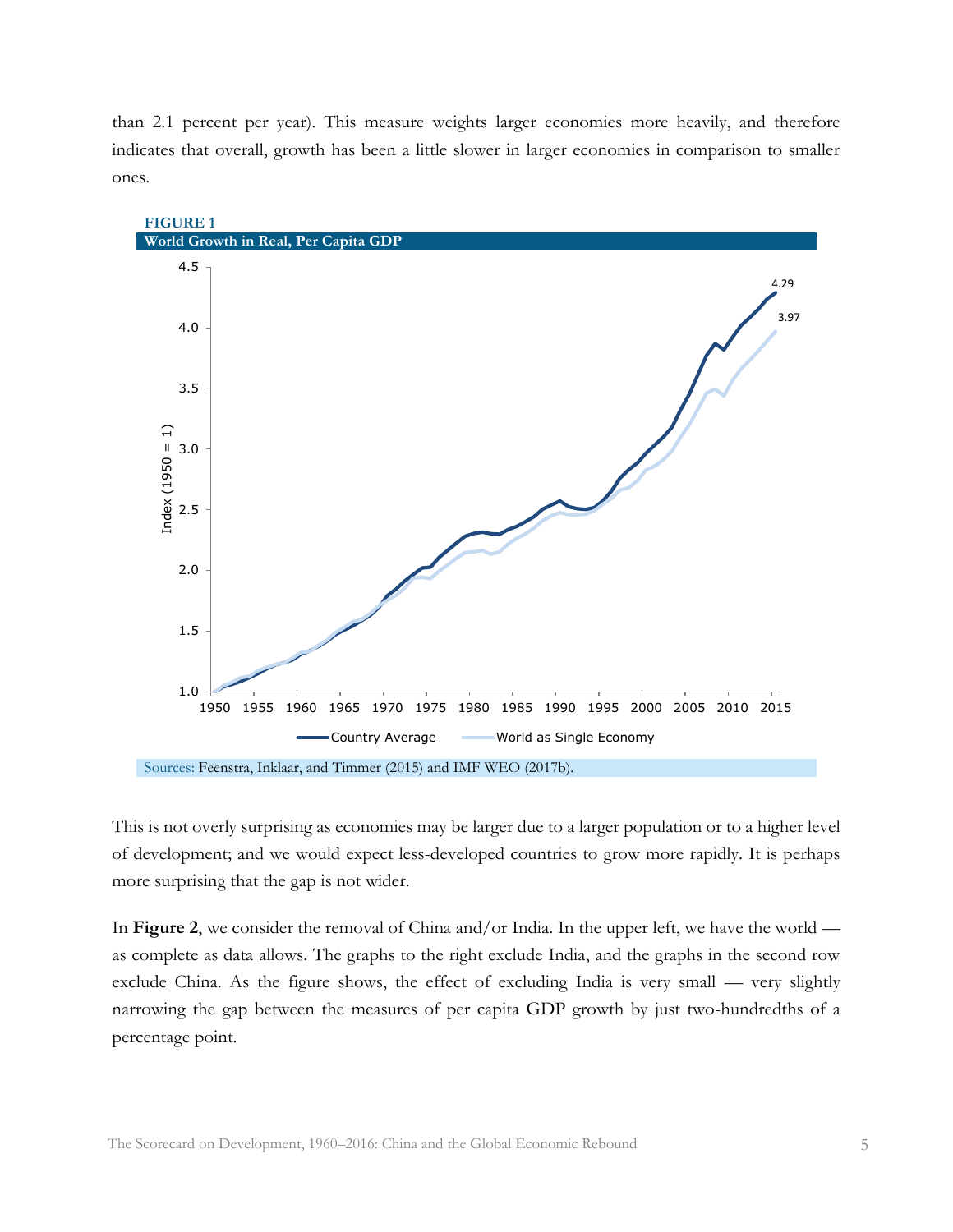

The Scorecard on Development, 1960–2016: China and the Global Economic Rebound 6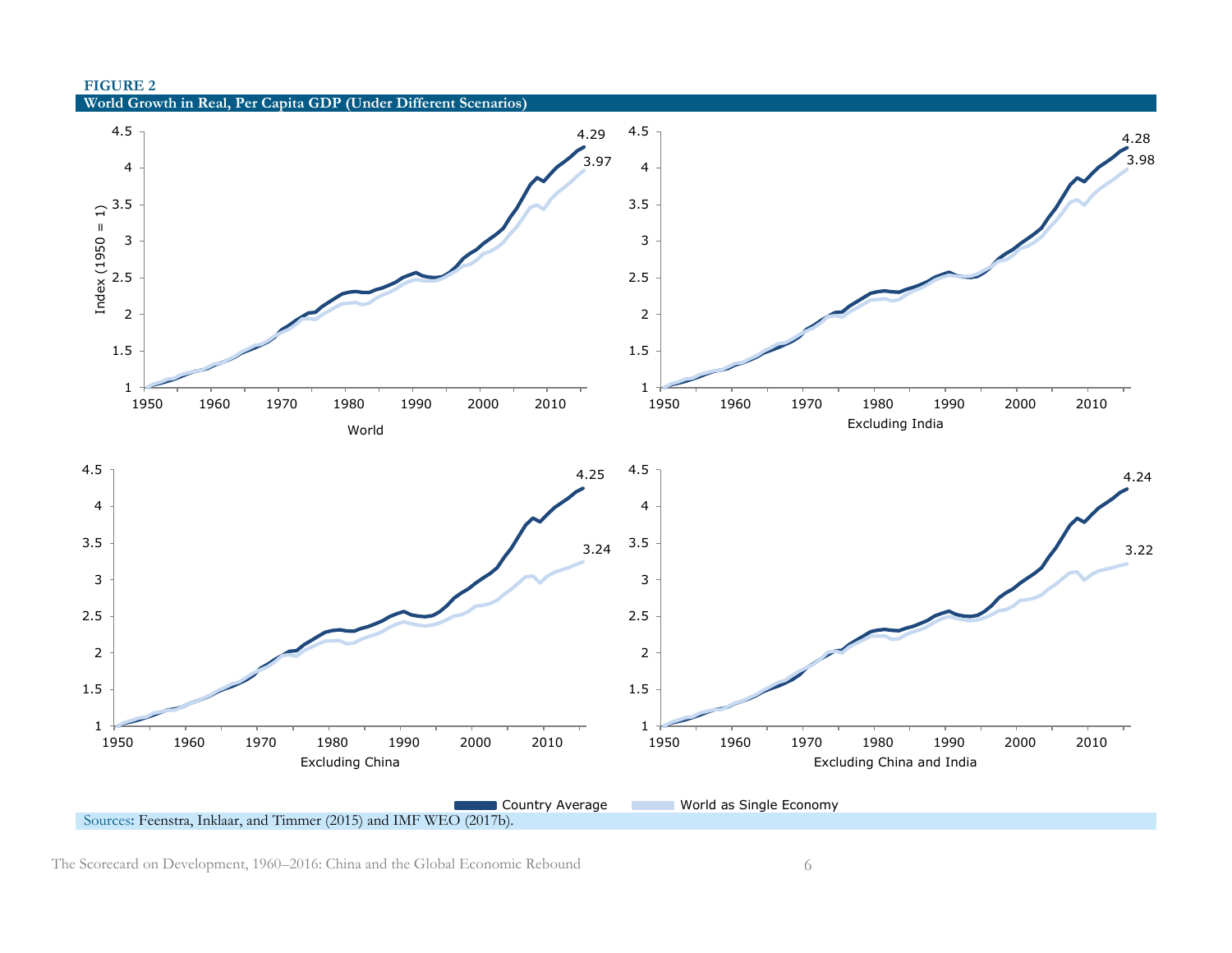On the other hand, excluding China from the calculation greatly reduces growth in the world economy. On the whole, per capita GDP growth in the non-China world has slowed since the 1970s. Yet, as the other measure indicates, countries have — on average — resumed growth since the 1990s. That recent non-China growth has been lower when more heavily weighting large countries suggests that China has been a significant outlier among large economies. We will take this into account in more careful analysis later.

### <span id="page-8-0"></span>**Economic Growth Since the Last Report**

In the aggregate, world economic growth was nearly unchanged in 2010–2015 when compared to 2000–2010 — at 3.9 percent annualized, compared to 4 percent, respectively. <sup>16</sup> However, a much higher decline can be seen when averaging countries' growth as compared to aggregating the world as a single economy. The average rate of growth fell from 2.8 to only 1.8 percent per capita per year, with every region slowing, from 2010 to 2015. **Figure 3** shows this comparison for the country average, by region.

<sup>16</sup> IMF WEO (2017b).

The Scorecard on Development, 1960–2016: China and the Global Economic Rebound 7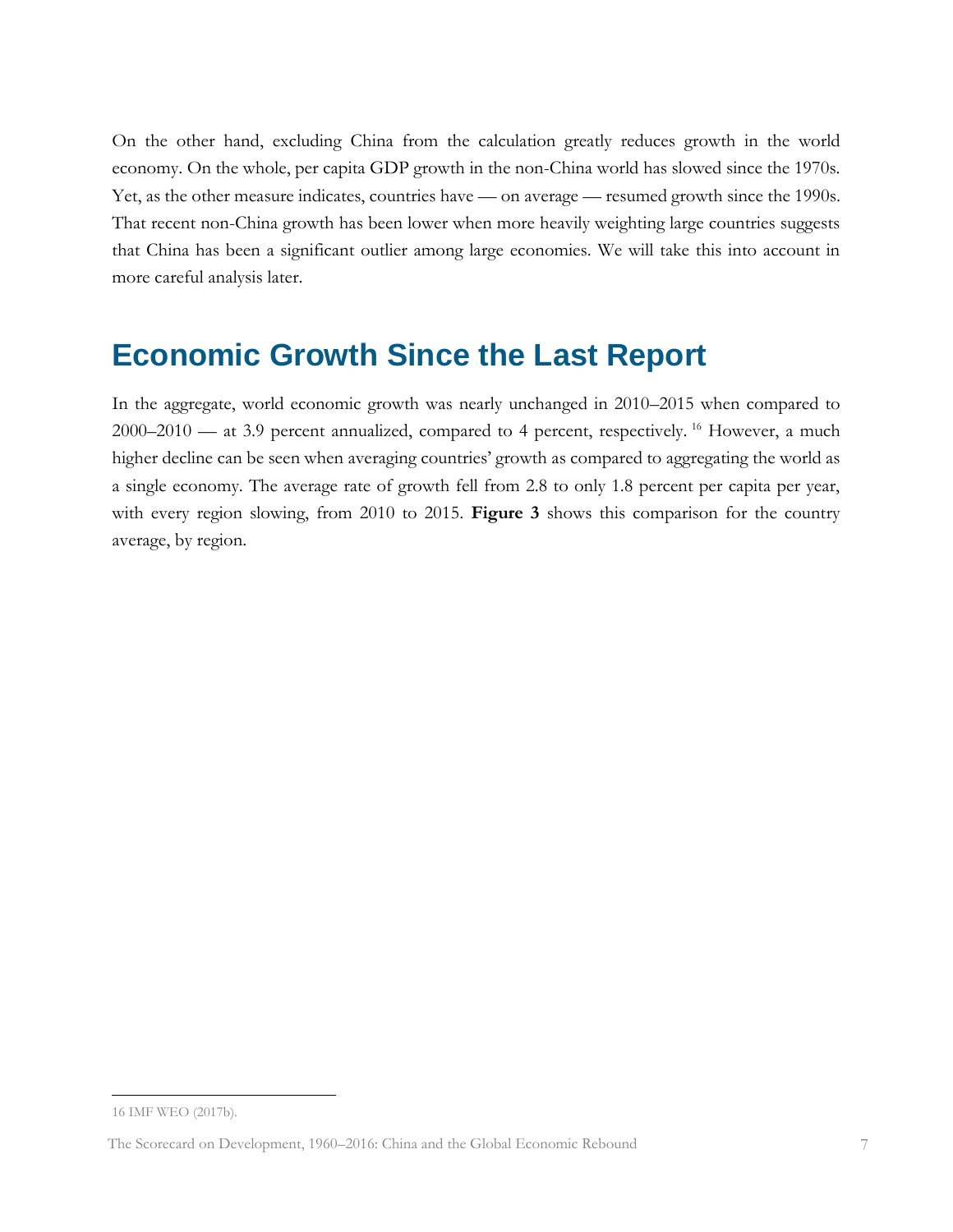#### **FIGURE 3**



**Regional Growth by Country Average 2010–2015 vs. 2000–2010**

Source: IMF WEO (2017b).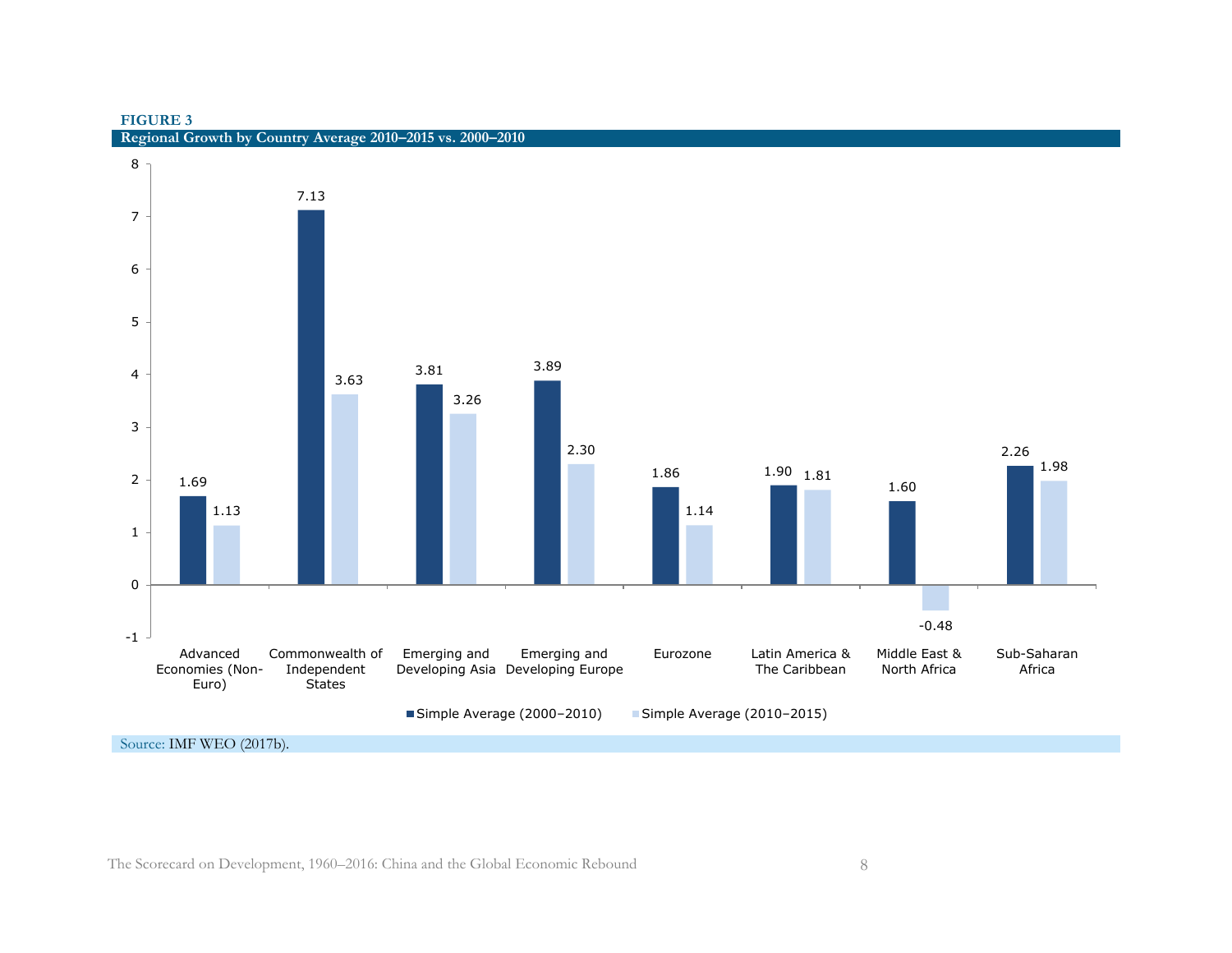## <span id="page-10-0"></span>**Approach**

In the figures that follow, we describe worldwide progress by initial level and period. The world consists of all countries observed up to three times each — beginning in 1960, 1980, and 2000.<sup>17</sup> These country periods are pooled, then divided into quintiles; the quintile groups are only then separated by initial year of observation. Each figure shows the growth in the unweighted average for each of the 15 groups (i.e., five quintiles for each initial starting year). Within each quintile then, all observations are of similar initial level regardless of the time period. This allows a simple comparison of progress across time without undue concern for diminishing returns.

## <span id="page-10-1"></span>**Economic Growth**

**Figure 4** shows economic growth for each quintile of worldwide income. The quintiles are defined by start-of-period gross domestic product (GDP) per capita in 2011 international dollars, adjusted for both inflation and for purchasing power parity (PPP). Growth in per capita GDP, however, is based on each country's national accounts adjusted only for inflation.



Sources: Feenstra, Inklaar, and Timmer (2015) and IMF WEO (2017b).

As Figure 4 clearly shows, average growth in per capita GDP slowed considerably over 1980–2000 in comparison to 1960–1980. This slowdown occurred across the full range of incomes. For quintiles 1 through 4, growth increased again in the 2000–2015 period. There is nothing special about the dates

 $\overline{a}$ 

The Scorecard on Development, 1960–2016: China and the Global Economic Rebound 9

<sup>17</sup> For more explanation see Weisbrot and Ray (2011).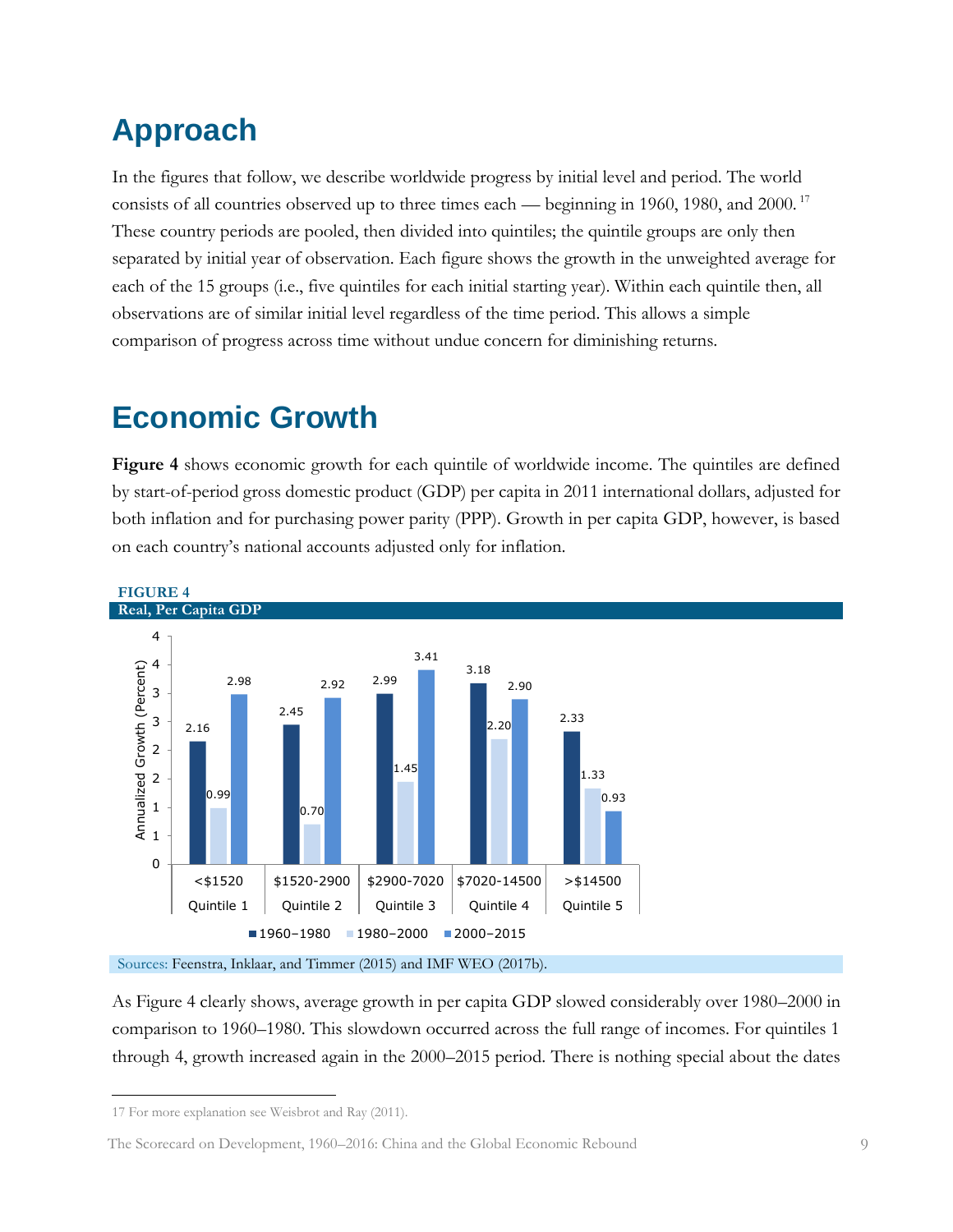selected here. If we were to cherry-pick, we might find that 1980–1995 was an especially poor period: the latter half of the 1990's looked more like the 2000s than the 1980s. And including the 1970s in the first period ensures that we are not using a baseline that has extraordinarily favorable circumstances: the decade contained two major oil shocks that led to world recessions, as well as high inflation. If the fifties were included, the baseline period would have been stronger.

The slowdown in per capita GDP growth in the second time frame is quite large, especially over a 20 year period. For example, a country starting out in the second quintile in 1960 would, on average, increase its per capita income by 62 percent over the ensuing two decades; in 1980, the corresponding increase would be just 15 percent.

## <span id="page-11-0"></span>**Mortality and Life Expectancy**

There is a very high cross-country correlation between life expectancy, and other measures of health, with income, although there is controversy over the causal relationship.<sup>18</sup> This relationship also shows up in our examination of the changes in per capita GDP growth rates and the rate of improvement in health indicators.

Patterns of progress in child mortality are little changed from those observed in the previous edition of this report, as can be seen in **Figure 5**. For those in the bottom two quintiles (96–396 deaths per 1,000 live births), mortality rates have fallen more rapidly in 2000–2015 after a notable slowdown in the 1980–2000 period.

 $\overline{a}$ 18 See Deaton (2013) and Weil (2015).

The Scorecard on Development, 1960–2016: China and the Global Economic Rebound 10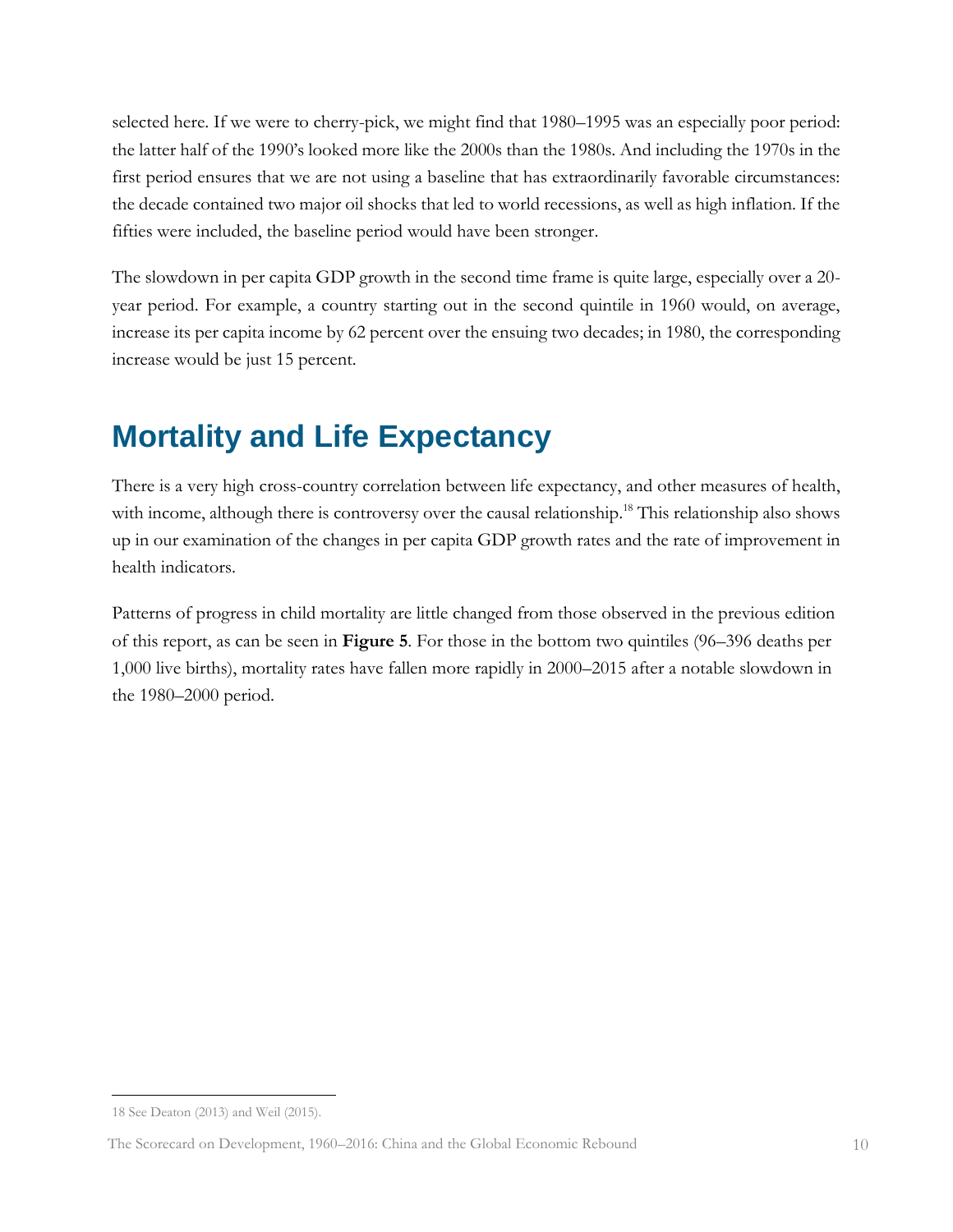

The pattern is less clear in the upper quintiles as diminishing returns take hold.

Adult mortality rates, likewise, have fallen much more rapidly in the last 15 years — following a disastrous two decades.

At the upper quintiles, mortality rates have fallen slower over time — albeit from low levels. There is some acceleration in the most recent period that is especially sharp among males, as can be seen in Figure 6. For males in the fourth quintile, mortality rates fell by 2.3 per year over 2000–2015 compared to 1.1 per year over 1960–1980. Among those in the fifth quintile, (77–186 deaths per 1,000 adult males), mortality rates had fallen by only 0.5 per year from 1960 to 1980, but 2.0 per year from 2000 to 2015. Thus, despite diminishing returns, where mortality rates were already low, progress for this group has been comparable to those in the middle back in the 1960s and 1970s.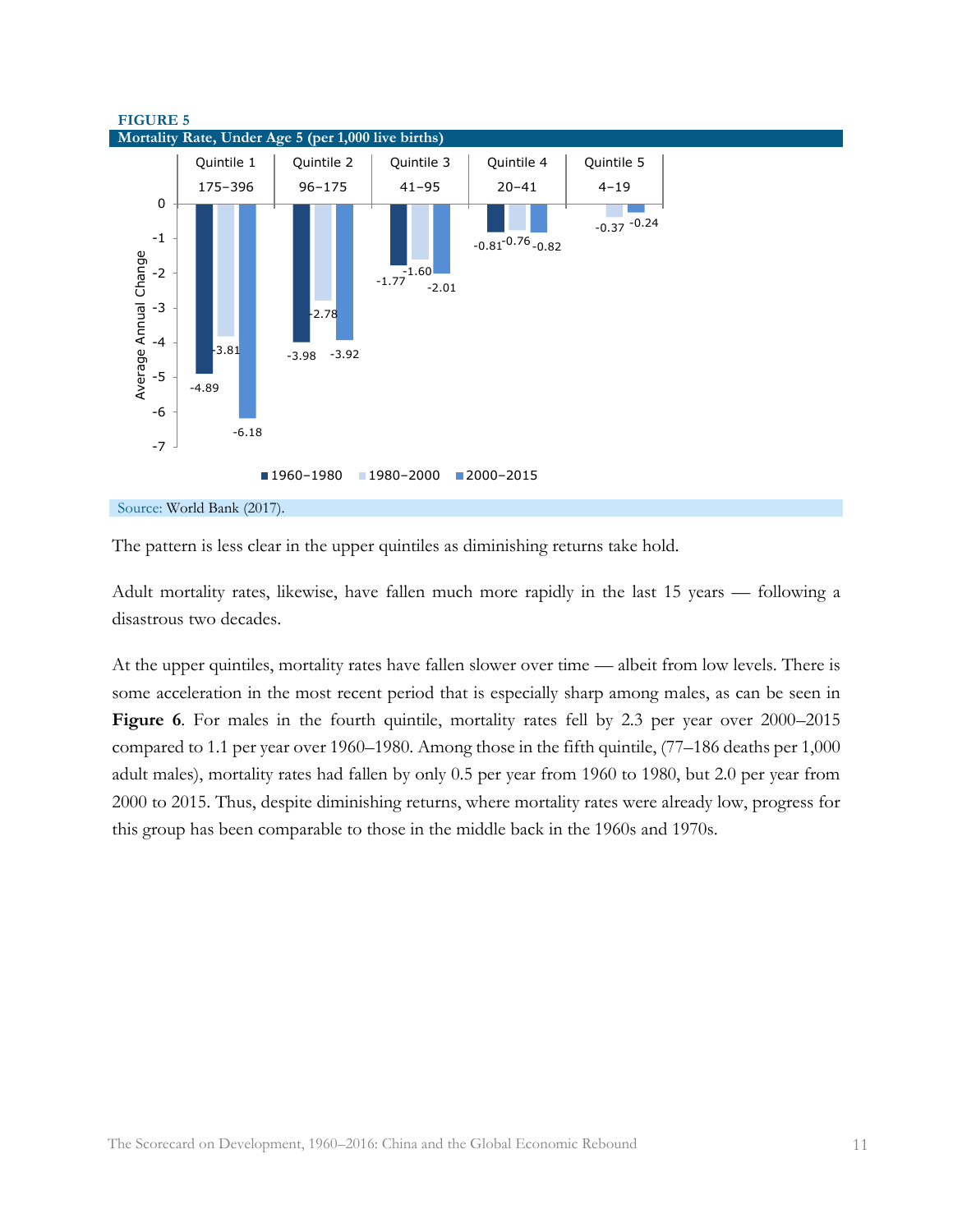

Source: World Bank (2017).



Source: World Bank (2017).

In the first quintile, mortality rates fell rapidly from 2000 to 2015. Much of this, however, is likely a bounce back in Sub-Saharan African countries, which saw mortality rates skyrocket during the 1980–2000 period. In particular, the second quintiles for both females and males regressed in the 1980–2000 period. As discussed in the previous report, this unusual result is in great part due to the HIV epidemic — against which considerable progress has been made since that time period. Of 192 countries, only 16 have a period with an average increase in adult female mortality rates of at least

The Scorecard on Development, 1960–2016: China and the Global Economic Rebound 12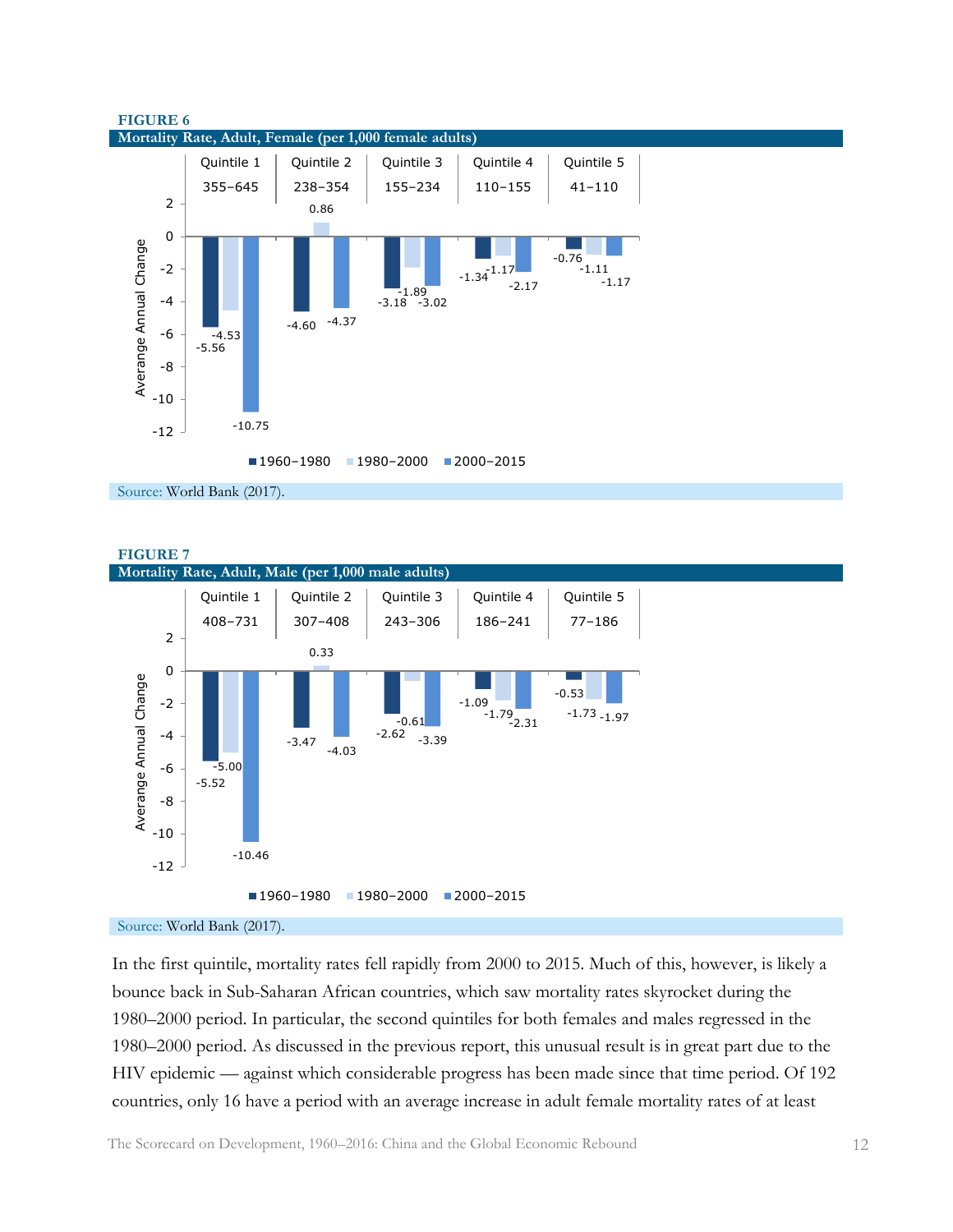three per year. All 16 countries that lost that much ground are located in Sub-Saharan Africa and did so over 1980–2000. Fourteen of those 16 were in the second quintile — the exceptions being middle-quintile Zimbabwe and Botswana. All 16 began 2000 in the bottom quintile and all bounced back in the most recent period.

If we reanalyze with these 16 countries removed, we still observe a noticeable slowing of progress in the 1980–2000 period, especially in the second quintile. But we see neither the extreme failure nor the exceptional bounce back. For example, we see the reanalyzed numbers for females below, in **Figure 8**.



The rate of progress in reducing infant mortality also shows a sharp decline for 1980-2000, in the first three quintiles, with a rebound in the twenty-first century. This can be seen in **Figure 9**.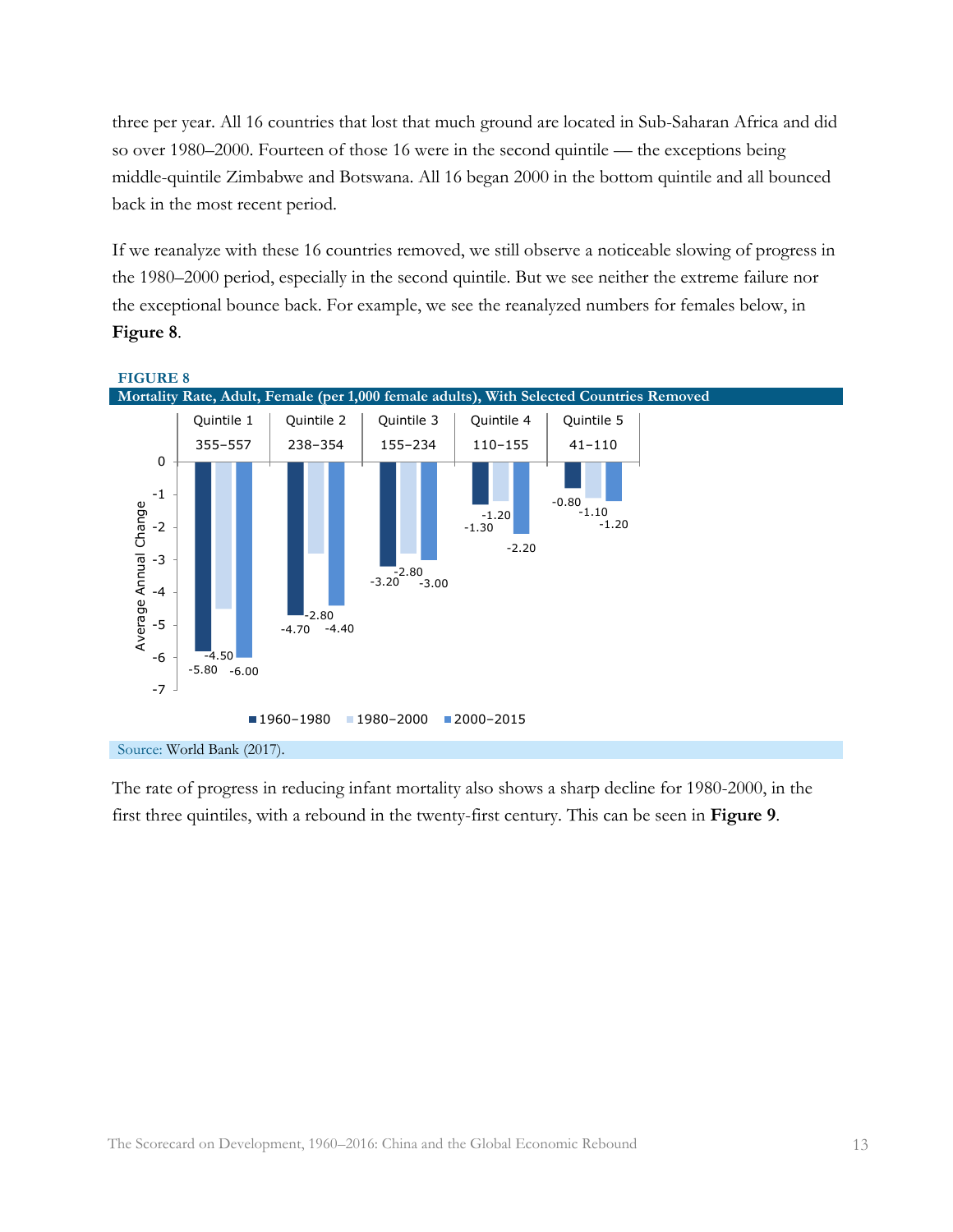



As go mortality rates, so must follow life expectancy. For life expectancy at birth, we again see diminishing returns: improvements in life expectancy are more pronounced in countries with lower initial life expectancy. However, we still observe that 1980–2000 was a period of relatively slow progress on this front at the bottom. If life expectancies had increased at the 1960–1980 rate, then people in second-quintile countries in 1980 would have enjoyed an additional five years of life on average by 2000.

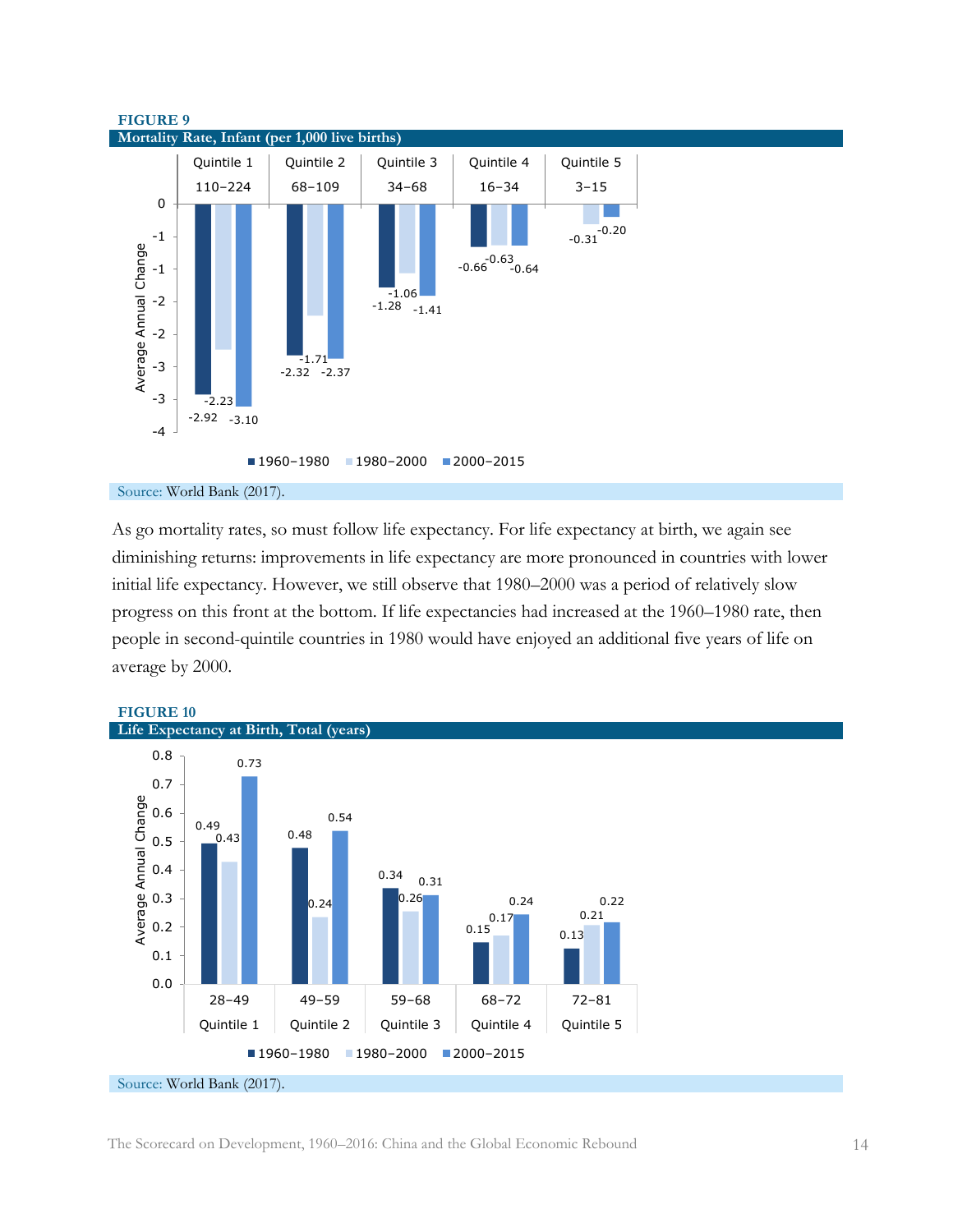Again, much of this very sharp decline in the second quintile is due to HIV/AIDS. The only significant fall in life expectancy (as opposed to a fall in the rate of improvement of life expectancy) reported outside of 1980–2000 Sub-Saharan Africa was in Cambodia (from 41.2 years of life in 1960 to only 27.7 in 1980; this was obviously related to the war and political violence there). Cambodian life expectancy also bounced back quickly, reaching 58.4 years in 2000 and 68.5 in 2015.

The story is similar when separating males and females, as can be seen in **Figures 11 and 12**. In the second quintile, we see a sharp falloff in progress (1980–2000), especially in female life expectancy gains, and then a rebound. After gaining 1.3 years over the 20 years from 1960 to 1980, male life expectancy at birth for the fifth quintile rose 3.4 years during the last 15 years (2000–2015).



### The Scorecard on Development, 1960–2016: China and the Global Economic Rebound 15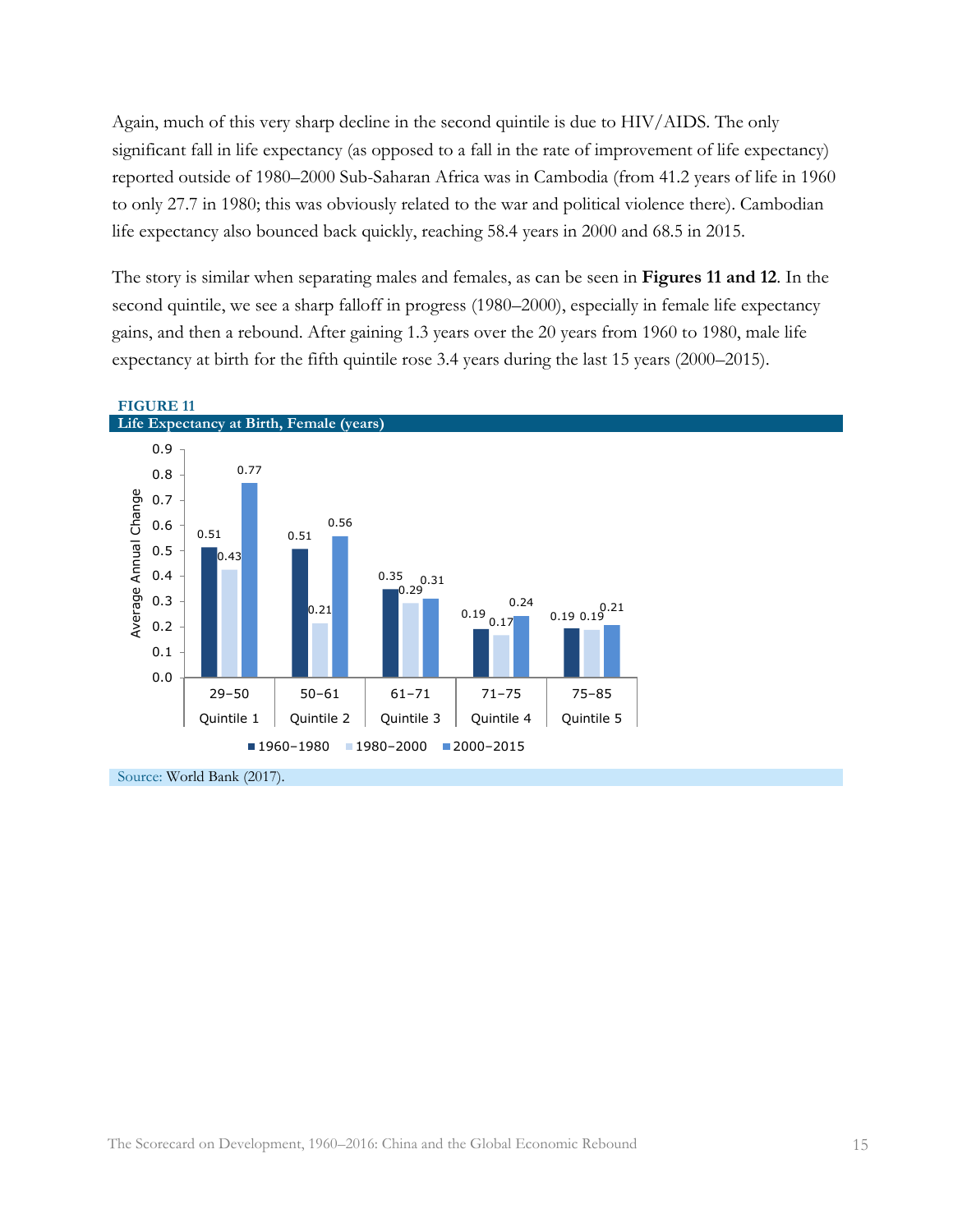### **FIGURE 12 Life Expectancy at Birth, Male (years)**



### Source: World Bank (2017).

Finally, these results are reflected in the closely related odds of survival to age 65. In 2015, males in the top quintile were nearly 7 percentage points more likely to survive to age 65 than they would have had progress proceeded at the 1960–1980 pace. As with gains in life expectancy, we see the pattern of slowing progress and resurgence in the bottom three quintiles of survival rates.



### **FIGURE 13**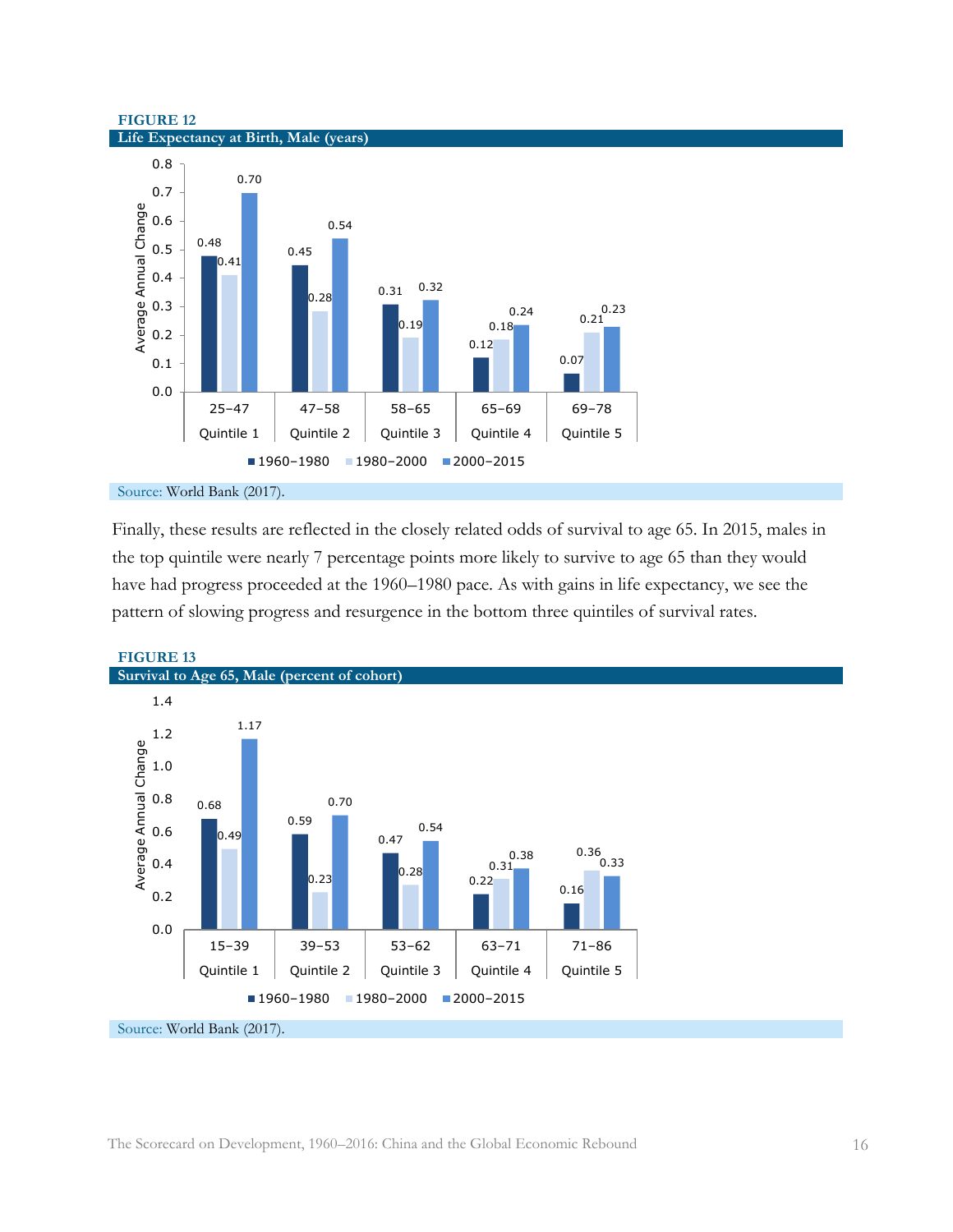

**FIGURE 14 Survival to Age 65, Female (percent of cohort)**

## <span id="page-18-0"></span>**School Enrollment**

**FIGURE 15**

**Gross Enrollment Ratio, Preprimary, Both Sexes (percent)**



### Source: World Bank (2017).

Gross enrollment ratios in preprimary education rose more rapidly over 2000–2015 in comparison to the two decades prior. The increase came across all quintiles, but in the fourth quintile we see the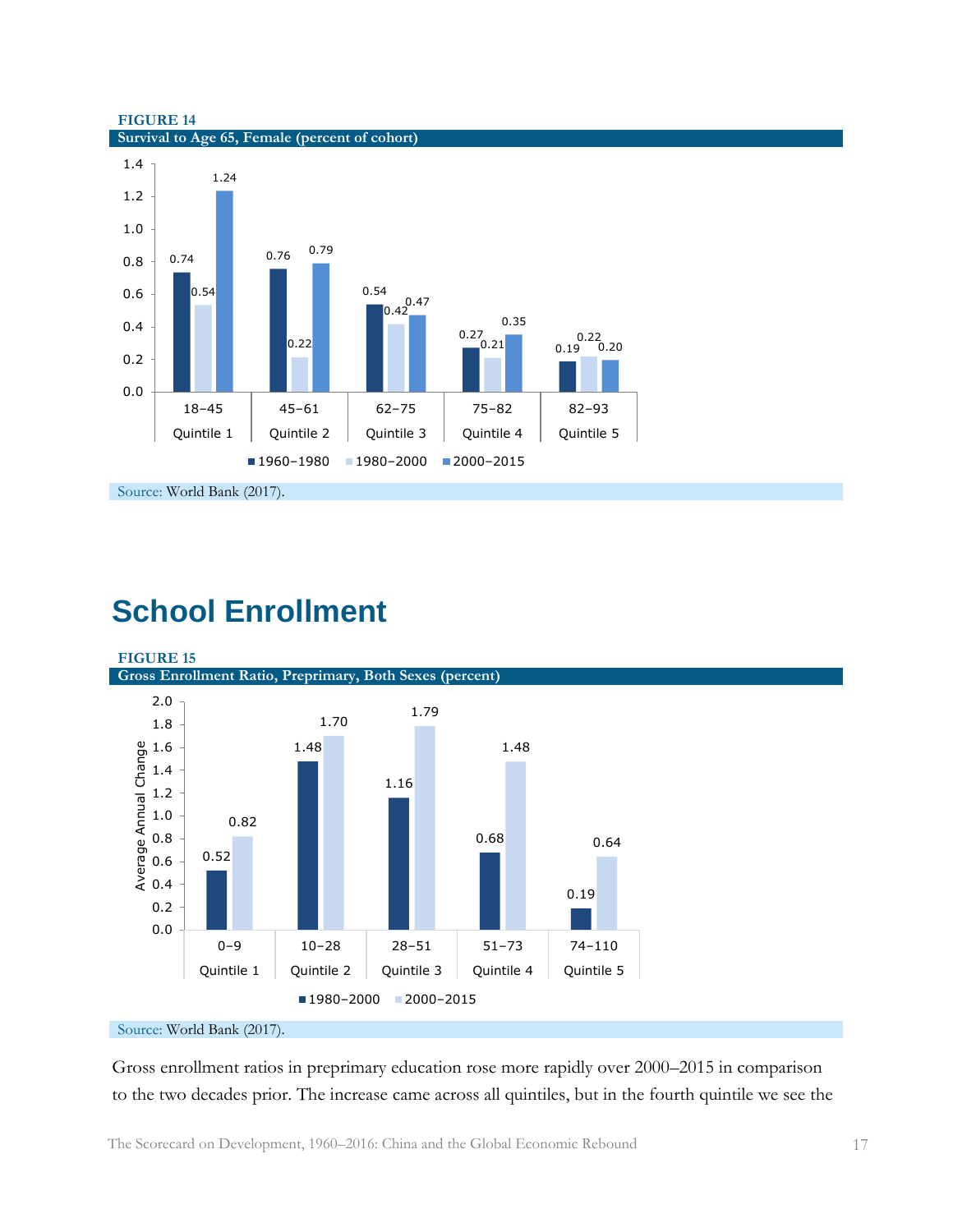largest improvement in progress — from 0.7 percentage points per year to 1.5 percentage points per year for countries with initial enrollment between 51 and 73 percent. Over the 15 years, this increased progress represents an additional 12 percentage points of preprimary enrollment. 19

For primary education, enrollment rates improved more rapidly in the lowest quintile — where initial enrollment rates were less than 100 percent, as can be seen in **Figure 16**. Among quintiles three through five, initial enrollment rates exceeded 100 percent ― which is possible because the denominator is the population of primary school age. To the extent that older students are also enrolled, this raises rates; as primary education becomes universal, the base becomes limited to students of primary school age and gross enrollment rates must fall.



Progress in increasing gross enrollment in tertiary education has been less even. Quintile three showed the most rapid progress in increasing overall gross enrollment rates, followed by the fourth and fifth quintile.

<sup>19</sup> There are comparatively fewer observations for data on education than for other indicators cited throughout this report. For a further discussion on education and data availability, see United Nations (2015).

The Scorecard on Development, 1960–2016: China and the Global Economic Rebound 18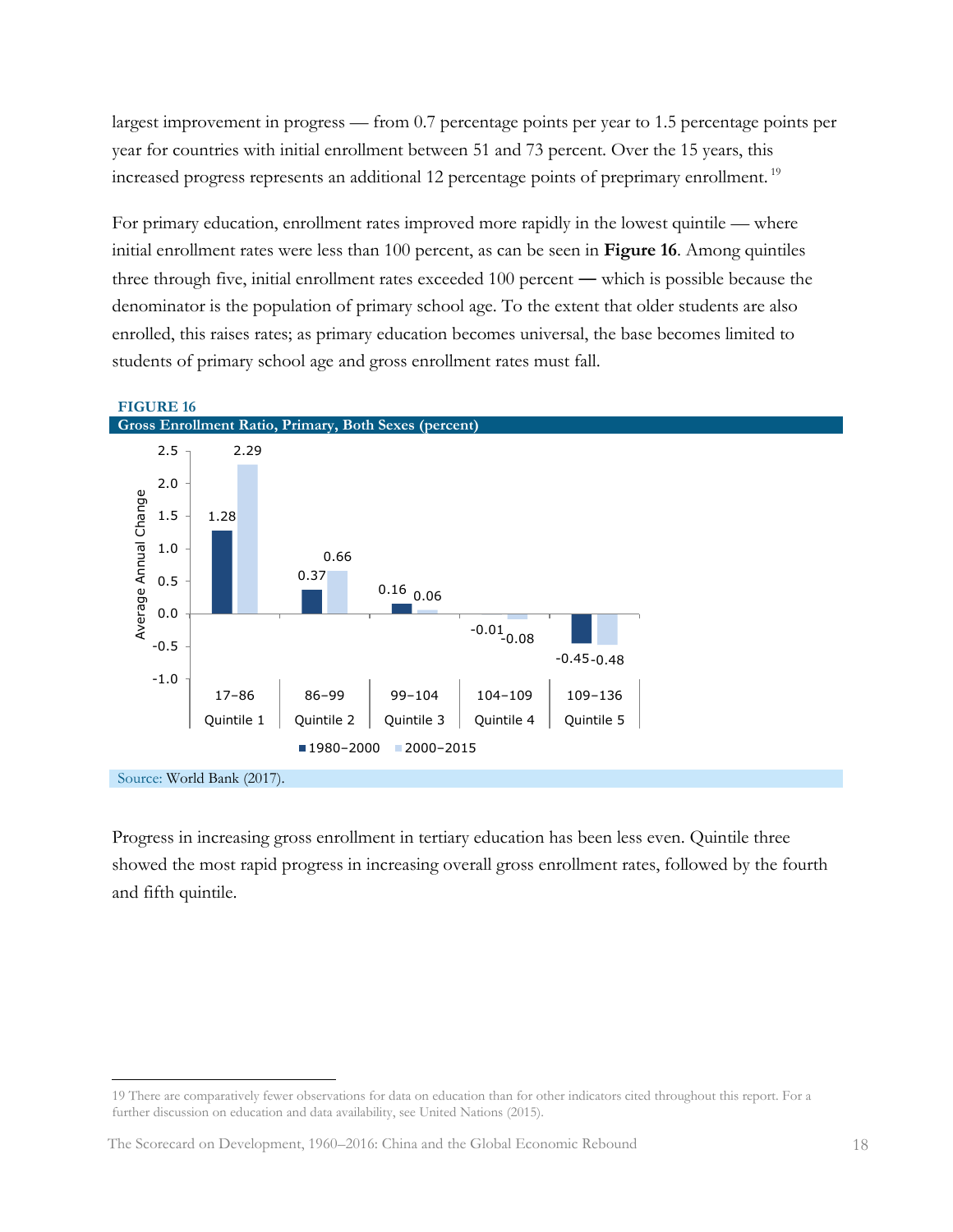



### Source: World Bank (2017).

This story over time is a little more clear, however, when breaking out enrollment rates by sex. For males, enrollment rates improved most rapidly in the middle quintile, as can be seen in **Figure 18**. But rates in the first and fifth quintiles increased their rates of improvement considerably, when compared to 1980–2000.



### **FIGURE 18**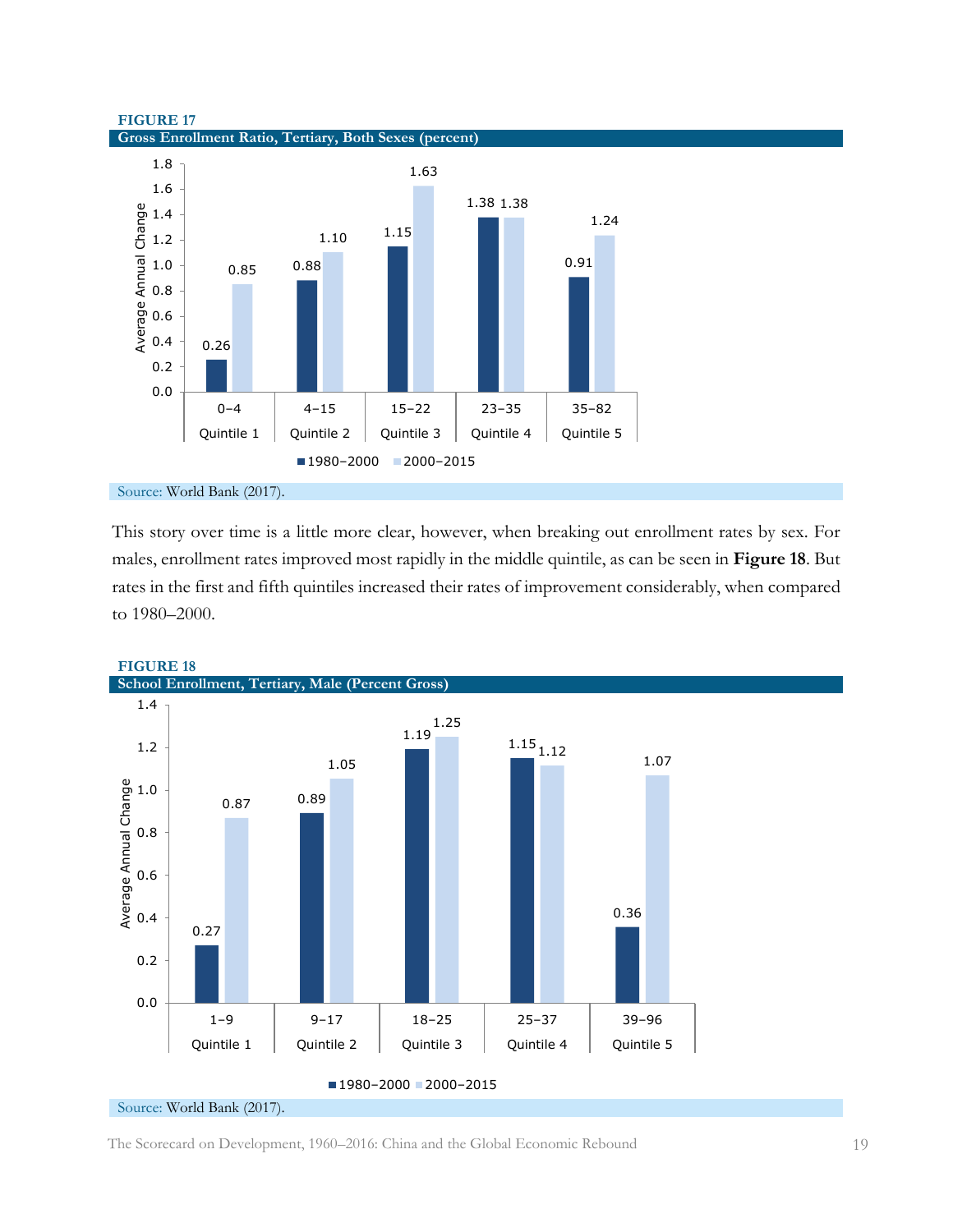For females in the second and fourth quintiles however, enrollment rates if anything rose faster during the 1980–2000 period than in 2000–2015. For the 1980–2000 period, there is data for only one country in the fifth quintile. By 2000, however, an additional 15 countries moved into the fifth quintile after experiencing rapid increases in the prior period.



**FIGURE 19**

Source: World Bank (2017).

Overall, female enrollment in tertiary education has been increasing at a faster rate than for men, especially in the top three quintiles. In virtually all developed countries, female enrollment is now greater than male enrollment. In Sub-Saharan Africa and Southern Asia, however, enrollment rates have not increased at as high a rate overall, nor have female enrollment rates increased significantly faster than those of males. <sup>20</sup>

### <span id="page-21-0"></span>**Miscellaneous Indicators**

Progress in immunization of one-year-olds has slowed particularly among the lowest quintiles, as can be seen in **Figure 20 and 21**. Diphtheria, pertussis, and tetanus (DPT) immunization rates in the first quintile (1–42 percent) rose by an average of 3 percentage points per year between 1980 and 2000, but have risen only 1.7 percentage points per year since then. Likewise, immunization rates for measles among the first quintile rose more slowly — 2.3 percentage points per year compared to 3.0 in 1980– 2000.

<sup>20</sup> United Nations (2015).

The Scorecard on Development, 1960–2016: China and the Global Economic Rebound 20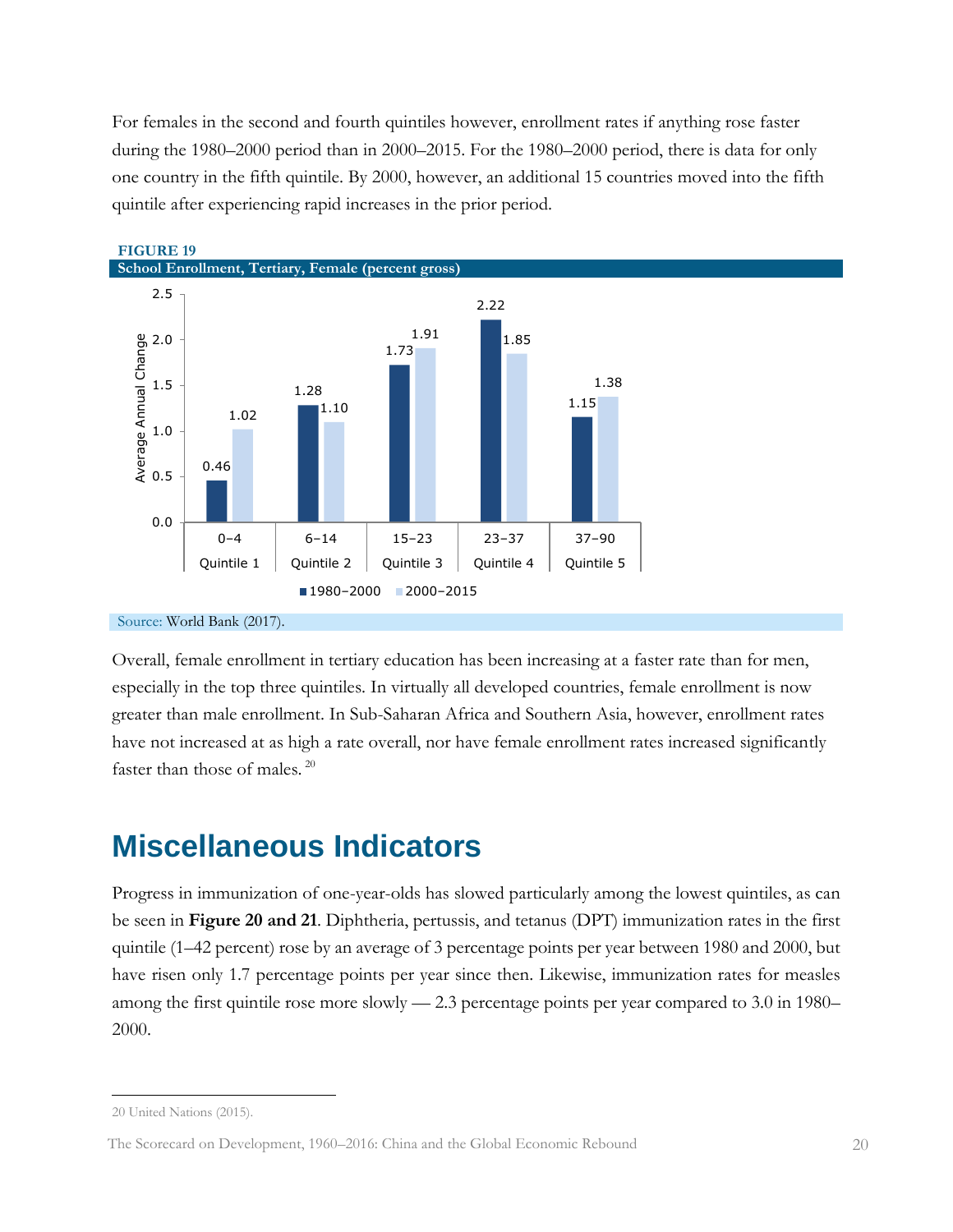



Source: World Bank (2017).





Source: World Bank (2017).

However, the slowdown of the last 15 years is more modest than it initially appears. The first quintile covers a very wide range of immunization rates, and some of the decline reflects movement from the first to second deciles, which can be seen below in **Figures 22 and 23**. For measles, the first decile progress in immunization may have accelerated.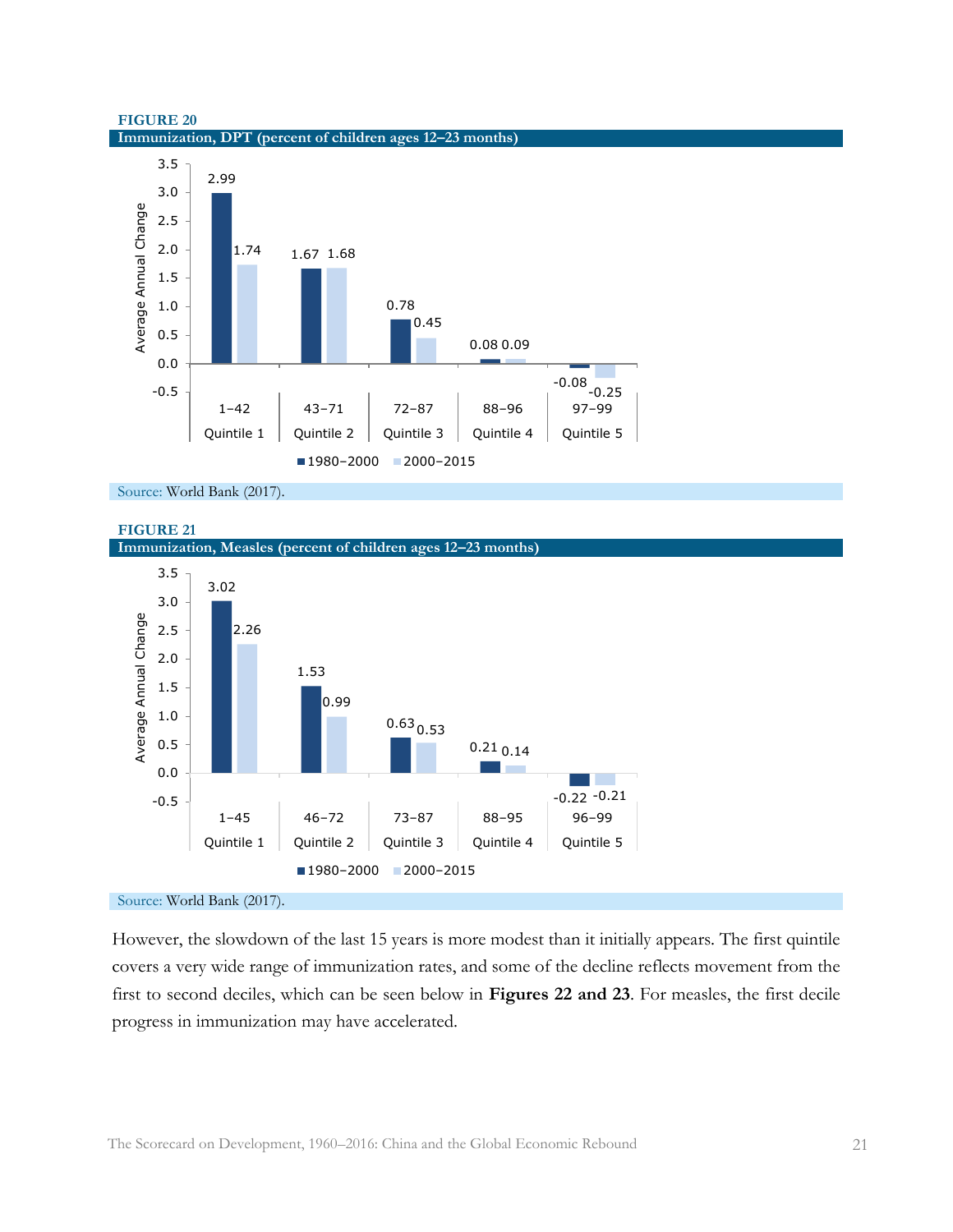



Source: World Bank (2017).



Source: World Bank (2017).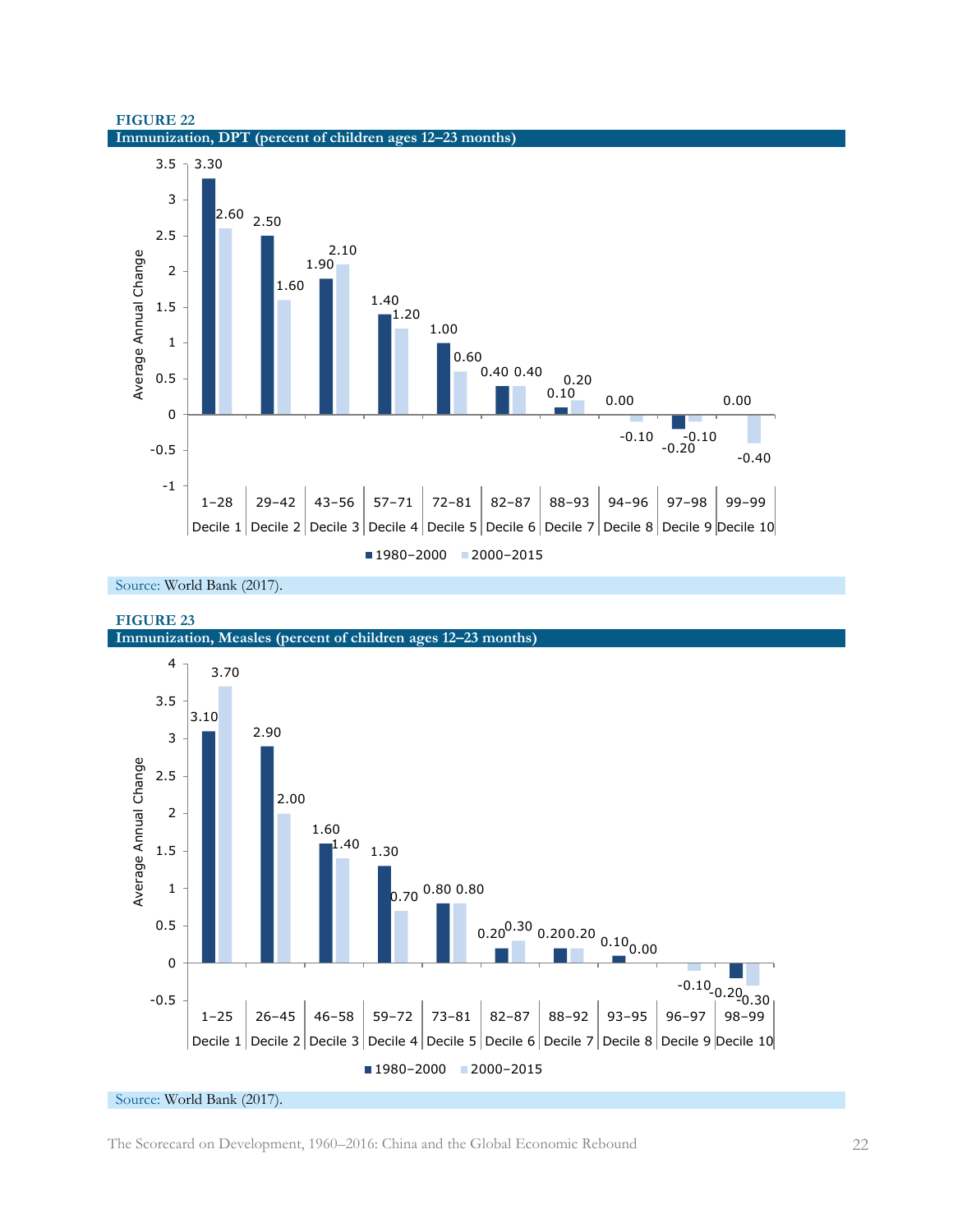Finally, as can be seen in **Figure 24**, fertility rates among women aged 15–19 have fallen, across the board, more rapidly than they had over 1960–1980.



## <span id="page-24-0"></span>**Chinese-Led Growth**

As noted above, one way in which China contributed to the twenty-first-century rebound of many developing countries is through its demand for their exports.

From 1990 until its peak in 2013, the share of low- and middle-income country exports sent to China increased from 0.8 percent to 9.7 percent, going from \$4 billion to more than \$520 billion. Measured as a percent of low- and middle-income countries' total GDP, the increase was from 0.1 percent to 2.6 percent, as can be seen in **Figure 25**.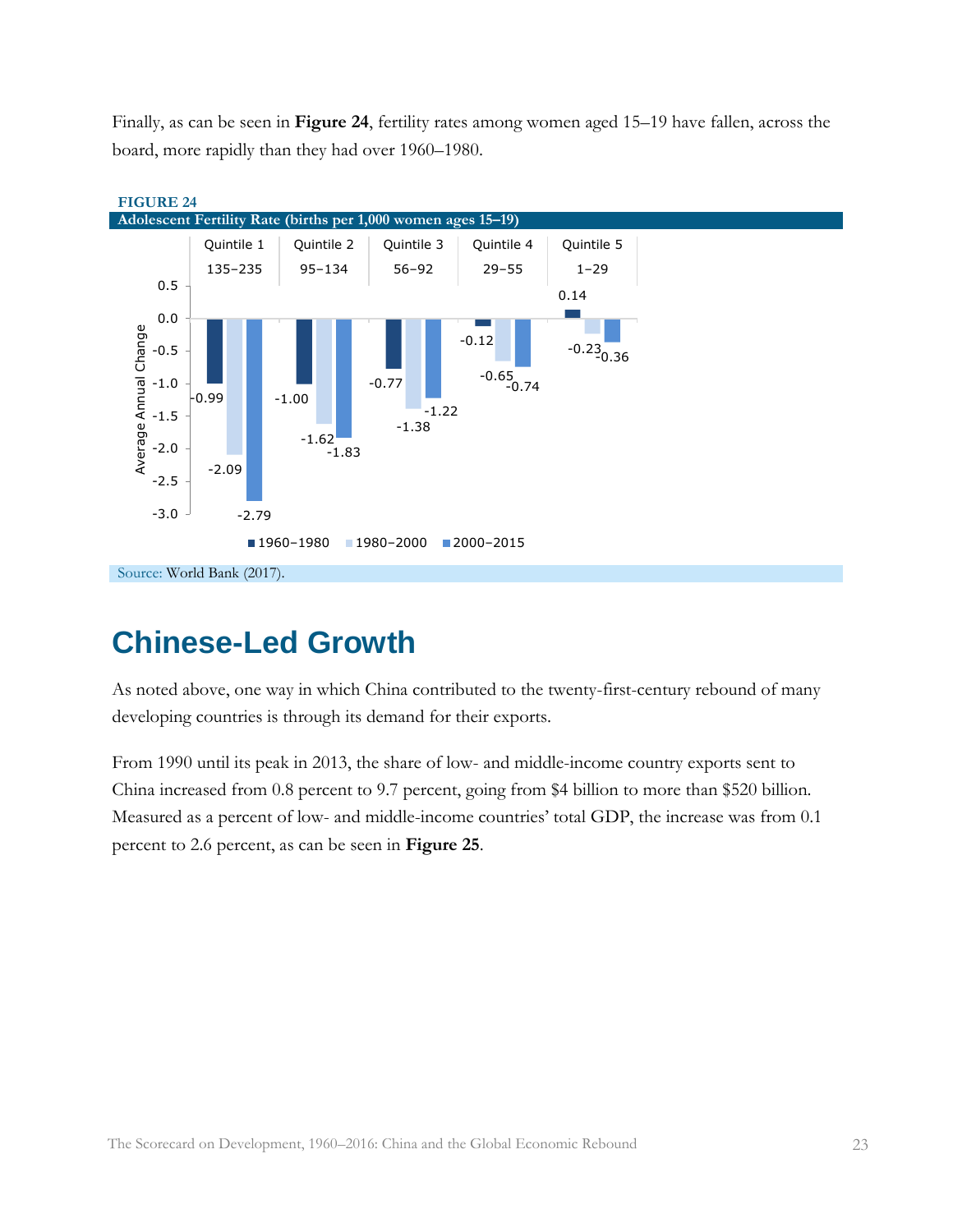### **FIGURE 25 Low- and Middle-Income Country Exports to China**



From 2013 to 2016, coinciding with a growth slowdown in China and falling commodity prices, lowand middle-income country exports to China decreased by about \$150 billion, to 2.0 percent of their GDP. The share of total low- and middle-income country exports going to China fell from 9.7 to 9.0 percent.

In 1990, the share of low- and middle-income country exports to the world's advanced economies was 73.9 percent. By 2013, it had fallen to 54.7 percent. In the last three years, it has increased slightly, to 56.3 percent. As a percent of GDP, low- and middle-income country exports to advanced economies peaked in 2006 at 18.3 percent before briefly dipping during the Great Recession. Still, even as advanced economies return to growth, low- and middle-income country's exports to them, as a percent of GDP, have decreased in recent years to a 20-year low of 12.4 percent.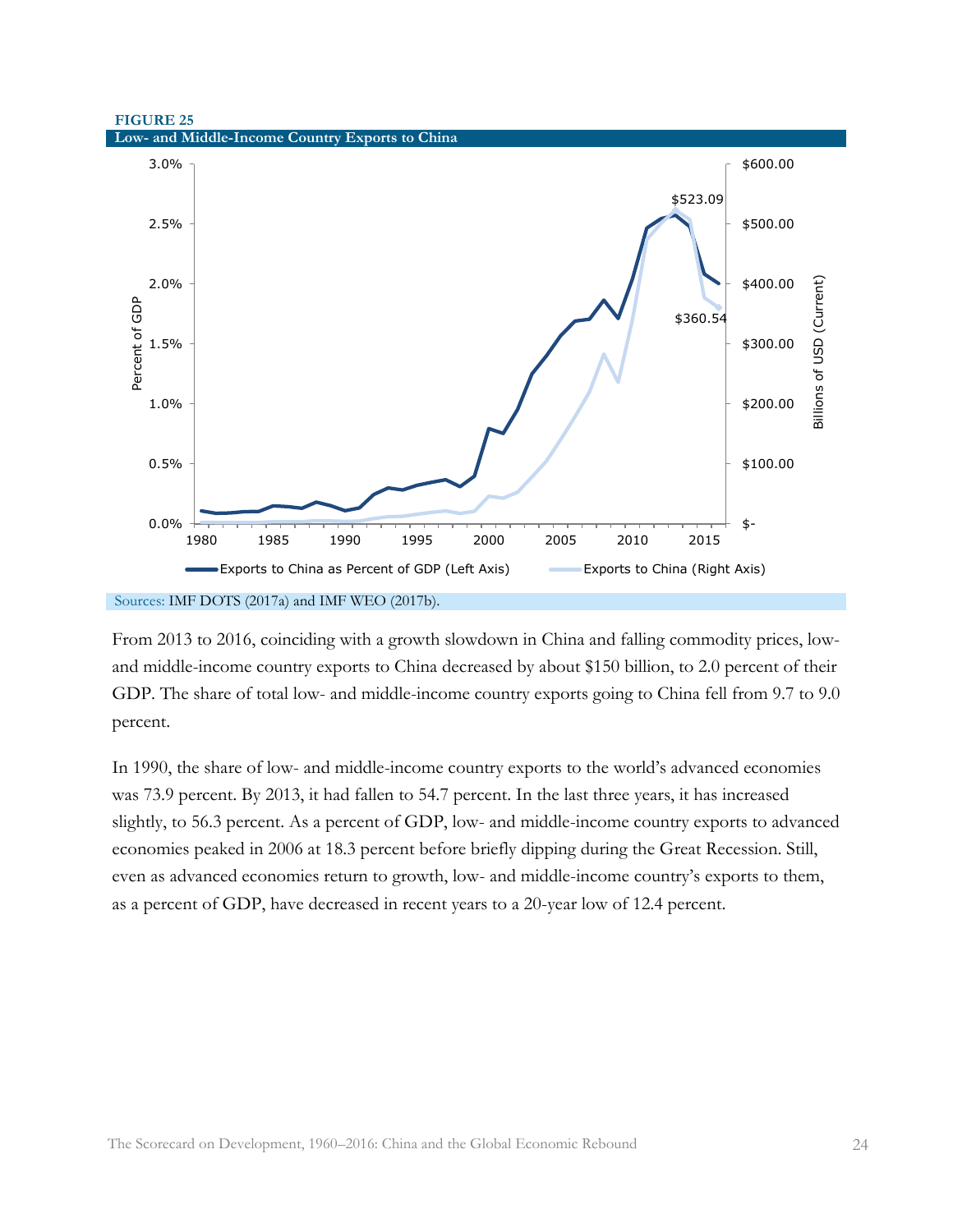## <span id="page-26-0"></span>**Conclusion**

Comparing the performance of low- and-middle-income countries in the twenty-first century with that of prior decades, on per capita GDP growth and the rate of progress on various health and social indicators, it is clear that there is still a sizeable rebound from the very unusual long-term failure of the last two decades of the twentieth century. Including the additional six years of data since our last paper does not seem to significantly change this comparison.

There are a number of possible explanations for the rebound. The most obvious is the unprecedented economic growth of China, and its increasing importance to so many low- and middle-income countries. China's increased demand for their exports, noted above, not only provided a direct stimulus to their economies, but in driving up commodity prices it also helped many countries accumulate reserves and avoid balance of payment problems that in the past had constrained their growth ― or in some cases led to severe economic crises.

The IMF's loss of power in most middle-income countries may have also contributed to those countries' improved economic performance in the twenty-first century. The IMF's loan portfolio fell from \$105 billion to less than \$20 billion from 2003 to 2007. It bounced back to new highs during the world economic crisis and world economic downturn of 2008–2009, but the vast majority of the new lending went to Europe. The IMF has been an important driver of neoliberal policy reforms and procyclical macroeconomic policies in low- and middle-income countries.<sup>21</sup> The Fund has headed up something of a creditors' cartel for its borrowers in the developing world, in which loans from the much-larger World Bank and other multilateral lending, including from rich country governments, was generally contingent on IMF approval. But the middle-income countries of Asia, Latin America, and other regions mostly avoided borrowing from the Fund after the highly publicized bad experiences of the Asian Financial Crisis in 1997–1999. And the creditors' cartel was also greatly weakened.

During the world economic downturn, the IMF did include procyclical policies in many of its loan agreements in developing countries, but there is some evidence that this was more moderate, or less damaging, than in the past.<sup>22</sup> Irrespective of the role of the IMF, it is clear that the response of lowand middle-income countries to the 2008–2009 downturn was more likely to be countercyclical than in prior downturns. A 2011 study found that 35 percent of developing countries had countercyclical policies for the years 2000–2009, as compared to just 8 percent during 1960–1999.<sup>23</sup> At the same time,

<sup>21</sup> Weisbrot et al. (2009).

<sup>22</sup> Weisbrot (2015), Chapter 3.

<sup>23</sup> Frankel, Vegh, and Vuletin (2011), p. 4.

The Scorecard on Development, 1960–2016: China and the Global Economic Rebound 25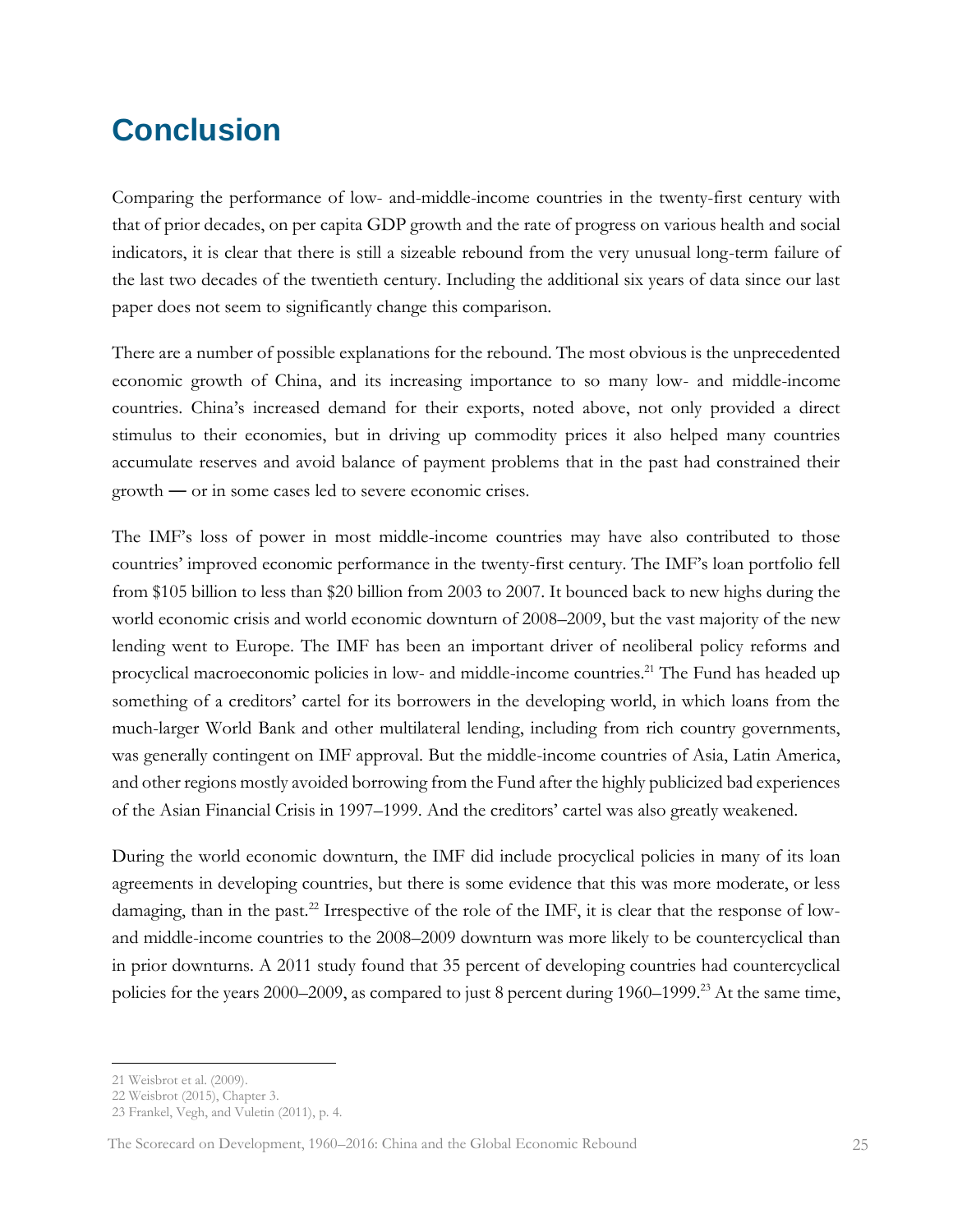some of the failed economic policies of the late twentieth century, such as overvalued fixed exchange rates in Argentina, Brazil, Russia, and elsewhere were abandoned.

One factor that seems not to have contributed to the twenty-first-century rebound for most developing countries was the economic growth of the high-income countries. These high-income countries' aggregate real GDP growth averaged 3.1 percent annually from 1980 to 2000, but just 1.9 percent from 2000 to 2017.<sup>24</sup>

Whatever the explanations for the twenty-first century rebound, the striking long-term growth failure of the last two decades of the twentieth century remains unexplained and largely ignored. In the comparison made in this paper, which looks at countries starting out at the same level of per capita GDP in 1960, 1980, and 2000, countries starting out at these levels in later decades should ― all other things being equal ― show more rapid progress. We would expect this because there is more advanced technology and knowledge available as compared to 20 years prior. The same should be true for advances in life expectancy and other health indicators, because of advances in medicine, science, and public health. And yet the opposite happened in the last two decades of the twentieth century. These decades coincided with a set of neoliberal reforms that were implemented in dozens of low- and middle-income countries: increasing independence of central banks, tighter (and more often procyclical) fiscal and monetary policies, the abandonment of previously employed industrial and development policies, indiscriminate openings to international trade and capital flows, other deregulatory reforms, and increasing protectionism with regard to intellectual property.

Of course, the fact that this long-term economic failure coincided with the widespread adoption of a set of reforms in low- and middle-income countries does not prove a causal connection. But it should at least be cause for concern, and some skepticism about these neoliberal reforms generally, as well as the institutions that have promoted, enforced (the IMF and World Bank) or codified (the World Trade Organization) these reforms in their rules. Both the long-term failure and the rebound of the twentyfirst century should be topics of interest to economists.

It is ironic that one of the few developing countries that decidedly did not follow a neoliberal path since 1980 multiplied its per capita income by a factor of 21 by 2017,  $^{25}$  became the largest economy in the world,<sup>26</sup> and played a major role in pulling dozens of other countries out of their long slump. This history, as we have seen, is somewhat different from the popular narrative that "globalization,"

<sup>24</sup> IMF WEO (2017b).

<sup>25</sup> Ibid., "China: Gross domestic product per capita, constant prices (National currency)."

<sup>26</sup> On a purchasing power parity basis, China's GDP was estimated by the IMF at \$23.2 trillion in 2017, versus \$19.4 trillion for the United States. See IMF WEO (2017b), "China: Gross domestic product based on purchasing-power-parity (PPP) valuation of country GDP (Current international dollar)" and "United States: Gross domestic product based on purchasing-power-parity (PPP) valuation of country GDP (Current international dollar)."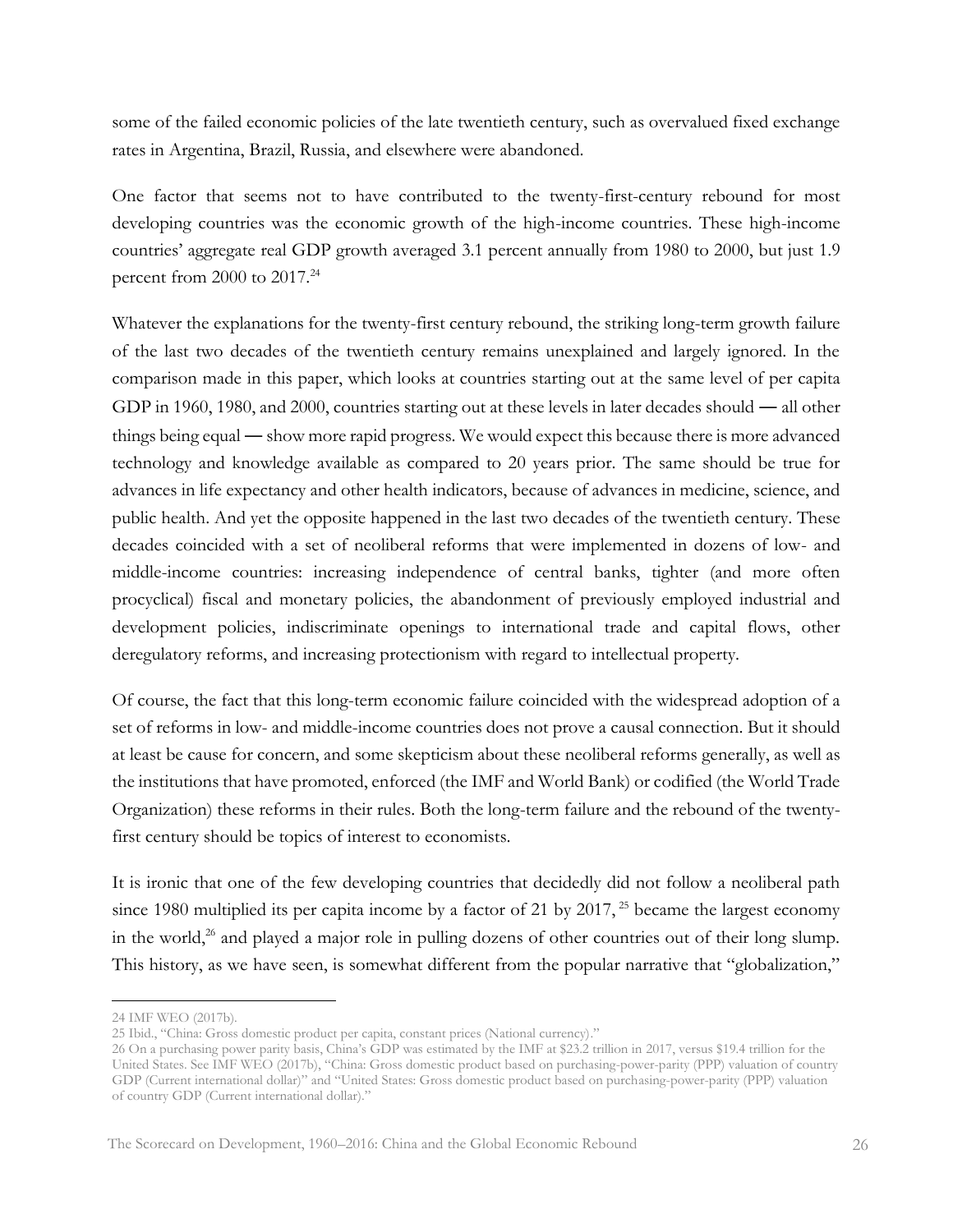as embodied in the way that most low and middle-income countries increasingly participated in the global economy ― and the reforms that they adopted ― proved successful.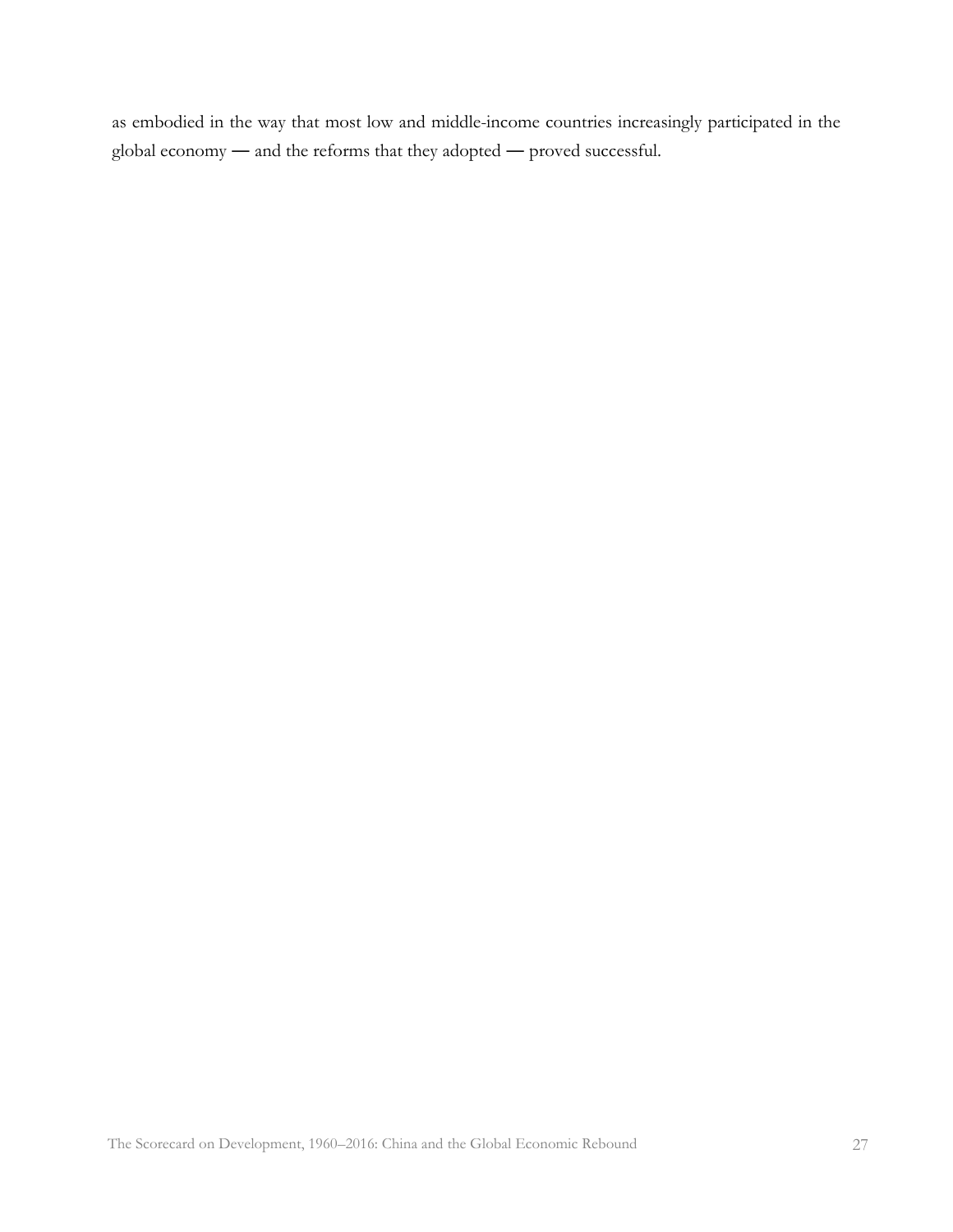## <span id="page-29-0"></span>**Appendix**

In comparison to earlier versions of this report, fourth quintile (\$7,020–\$14,500) growth over 1980– 2000 was relatively strong. Growth in this group came in at 2.2 percent per capita per year, compared to only 1.1 percent in the previous editions. At it happens, every change in sample and data contributed to increasing the growth estimate for this group. For one, differences in data for the same country periods as in the previous report added 0.26 percentage points to the estimated rate.



Removing countries which in this report are no longer seen to be in the fourth quintile raises the growth estimate another 0.36 percentage points. This includes middle-quintile countries such as Lebanon, Jordan, Suriname, Romania, and Guatemala ― all of which had been observed to experience negative growth. The level of PPP-adjusted GDP in 1980 for São Tomé and Príncipe has been significantly reduced, putting it in only the second quintile. This removed from the fourth quintile a country that was an especially terrible performer. Slow-growth Brazil, and Argentina, have also been moved to the middle quintile along with relatively fast growth in Saint Lucia, Antigua and Barbuda, and Mauritius. On balance, all such shifts out of the fourth quintile removed a fair bit of poor numbers into other quintiles.

Adding countries that were previously observed but seem to be in quintiles other than the fourth again raised the growth estimate by 0.14 percentage points. These included countries that performed relatively well for the period such as Turkey, Macao, and Oman, and "tigers" such as Ireland and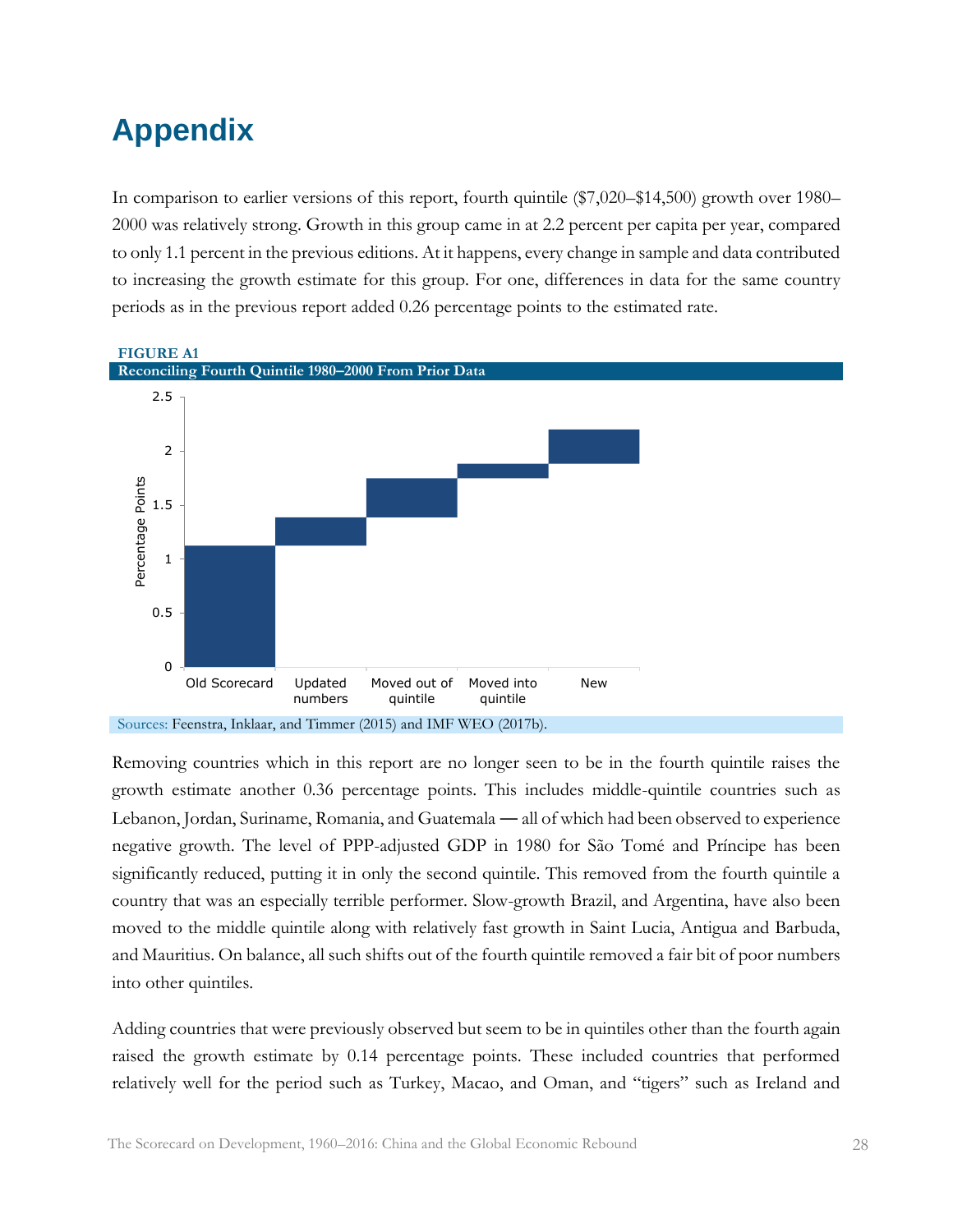Singapore. On balance, these did more to raise growth in the quintile than Algeria and Bulgaria's poor performances could lower it.

Finally, including previously unobserved country periods in the fourth quintile raised the estimate 0.32 percentage points. These additions consisted of a few small island nations (Aruba, Montserrat, the British Virgin Islands, and Anguilla) all of which performed well ― averaging over 4 percent per capita, annualized.

There is no particular reason why these changes should have all shifted the estimate all in the same direction, and there is no obvious reason to believe that the latest estimate is "better" or "worse" than that of the 2011 report. However, we note that even doubling the estimated growth rate for 1980– 2000 does not suffice to close the gap relative to 1960–1980 or 2000–2015. The falloff in growth elsewhere was simply too large.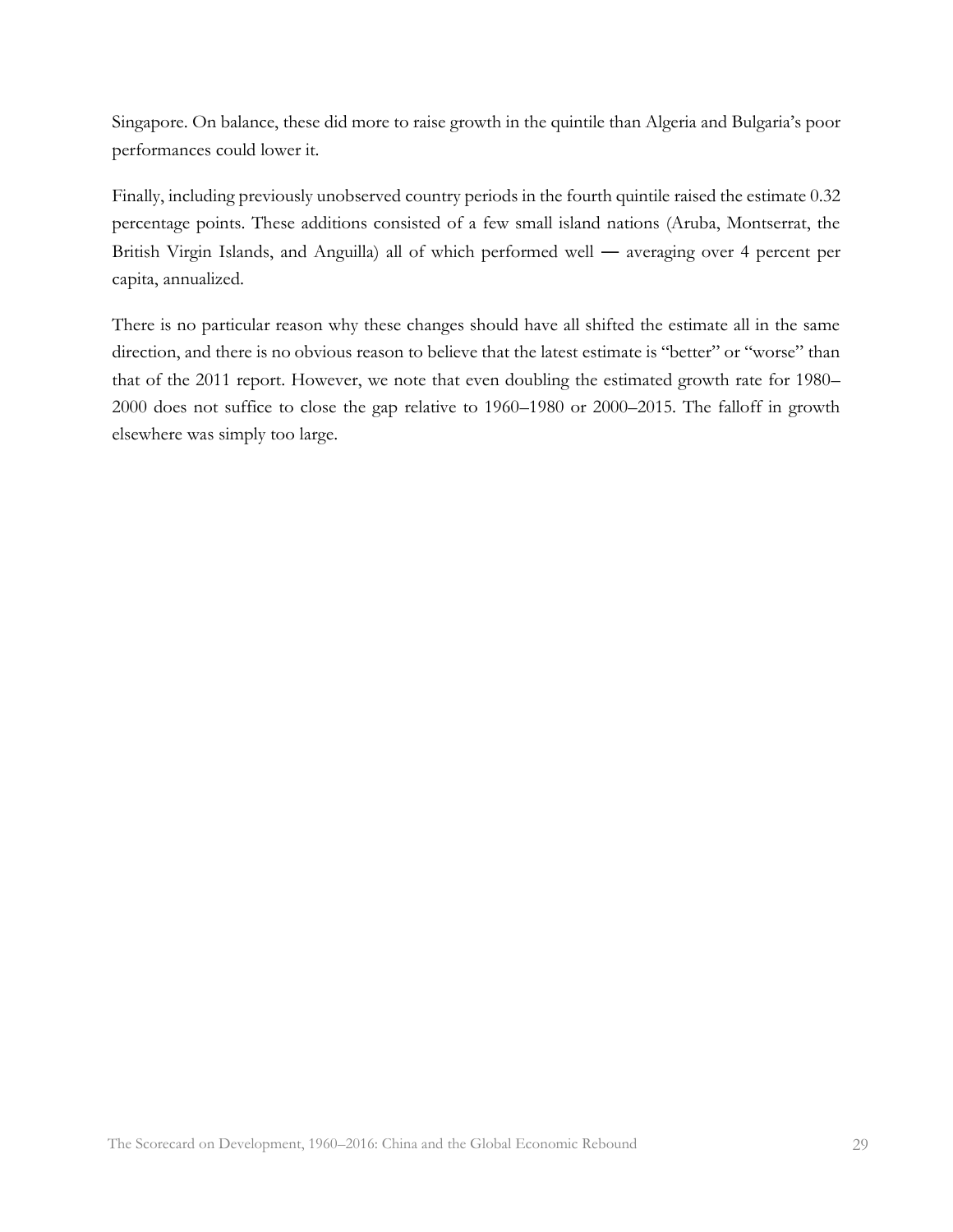### <span id="page-31-0"></span>**References**

- Baldwin, Richard. 2016a. *The Great Convergence: Information Technology and the New Globalization*. Cambridge, Massachusetts: The Belknap Press of Harvard University Press.
	- \_\_\_\_\_. 2016b. "The Great Convergence: Information technology and the New Globalization." Presentation at the Peterson Institute of International Economics, Washington, DC, November 15.<https://piie.com/system/files/documents/baldwin20161115ppt.pdf>
- Copper, John F. 2016. *China's Foreign Aid and Investment Diplomacy, Volume I Nature, Scope, and Origins*. New York: Palgrave Macmillan, US.
- Deaton, Angus. 2013. *The Great Escape: Health, Wealth and the Origins of Inequality*. Princeton, NJ: Princeton University Press.
- Donnan, Shawn. 2017. "Trump Moves to Initiate US Trade Investigation of China." *Financial Times*, August 14. <https://www.ft.com/content/6805bd20-8131-11e7-a4ce-15b2513cb3ff>
- Feenstra, Robert C., Robert Inklaar, and Marcel P. Timmer. 2015. "The Next Generation of the Penn World Table." *American Economic Review* 105(10): 3150–3182. [www.ggdc.net/pwt](http://www.rug.nl/ggdc/productivity/pwt/related-research)
- Jeffrey Frankel, Carlos Vegh, and Guillermo Vuletin. 2011. "On Graduation from Procyclicality." NBER Working Paper 17619.
- Hofman, Bert. 2016. "China's Role in Efforts to Eradicate Poverty." *China Daily,* October 17. [http://www.worldbank.org/en/news/opinion/2016/10/17/chinas-role-in-efforts-to](http://www.worldbank.org/en/news/opinion/2016/10/17/chinas-role-in-efforts-to-eradicate-poverty)[eradicate-poverty](http://www.worldbank.org/en/news/opinion/2016/10/17/chinas-role-in-efforts-to-eradicate-poverty)
- International Monetary Fund (IMF). 2017a. "Direction of Trade Statistics (DOTS)." Online database.<http://data.imf.org/?sk=9D6028D4-F14A-464C-A2F2-59B2CD424B85>
	- \_\_\_\_\_. 2017b. "World Economic Outlook (WEO) Database: April 2017 Edition." Online database. <https://www.imf.org/external/pubs/ft/weo/2017/01/weodata/index.aspx>
- KPMG. 2017. "New China Negative List for Foreign Investment Modifies Sectoral Restrictions." *China Tax Alert* 21, June. <https://assets.kpmg.com/content/dam/kpmg/cn/pdf/en/2017/06/china-tax-alert-21.pdf>
- Obama, Barack. 2016. "Address by President Obama to the 71st Session of the United Nations General Assembly." National Archives and Records Administration, September 20. [https://obamawhitehouse.archives.gov/the-press-office/2016/09/20/address-president](https://obamawhitehouse.archives.gov/the-press-office/2016/09/20/address-president-obama-71st-session-united-nations-general-assembly)[obama-71st-session-united-nations-general-assembly](https://obamawhitehouse.archives.gov/the-press-office/2016/09/20/address-president-obama-71st-session-united-nations-general-assembly)
- Olinto, Pedro, Kathleen Beegle, Carlos Sobrado, and Kiroki Uematsu. 2013. "The State of the Poor: Where Are The Poor, Where Is Extreme Poverty Harder to End, and What Is the Current Profile of the World's Poor?" *Economic Premise* 125. Washington, DC: Poverty Reduction and Economic Management Network (PREM), World Bank. October.

The Scorecard on Development, 1960–2016: China and the Global Economic Rebound 30